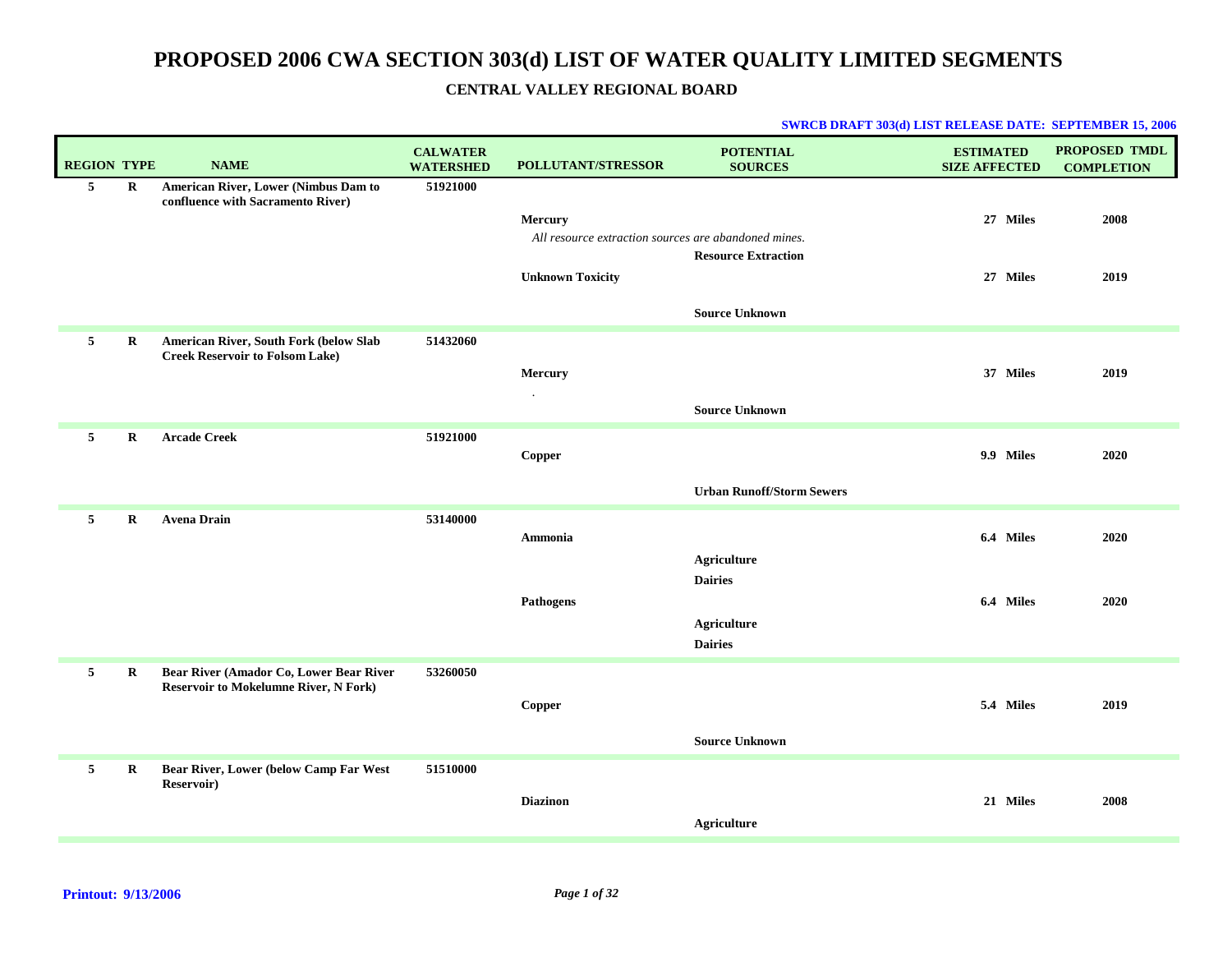| <b>REGION TYPE</b> |         | <b>NAME</b>                                                                                             | <b>CALWATER</b><br><b>WATERSHED</b> | <b>POLLUTANT/STRESSOR</b>                      | <b>POTENTIAL</b><br><b>SOURCES</b>                       | <b>ESTIMATED</b><br><b>SIZE AFFECTED</b> | <b>PROPOSED TMDL</b><br><b>COMPLETION</b> |
|--------------------|---------|---------------------------------------------------------------------------------------------------------|-------------------------------------|------------------------------------------------|----------------------------------------------------------|------------------------------------------|-------------------------------------------|
| 5 <sub>5</sub>     | $\bf R$ | <b>Bear River, Upper</b>                                                                                | 51633010                            | <b>Mercury</b>                                 |                                                          | 10 Miles                                 | 2011                                      |
|                    |         |                                                                                                         |                                     |                                                | <b>Resource Extraction</b>                               |                                          |                                           |
| 5                  | L       | Berryessa, Lake                                                                                         | 51221010                            |                                                |                                                          |                                          |                                           |
|                    |         |                                                                                                         |                                     | Mercury                                        | <b>Resource Extraction</b>                               | 19083 Acres                              | 2015                                      |
| 5                  | L       | <b>Black Butte Reservoir</b>                                                                            | 50432000                            |                                                |                                                          |                                          |                                           |
|                    |         |                                                                                                         |                                     | Mercury                                        |                                                          | <b>4507 Acres</b>                        | 2015                                      |
|                    |         |                                                                                                         |                                     |                                                | <b>Resource Extraction</b>                               |                                          |                                           |
| 5                  | $\bf R$ | <b>Butte Slough</b>                                                                                     | 52030000                            | <b>Diazinon</b>                                |                                                          | 8.9 Miles                                | 2008                                      |
|                    |         |                                                                                                         |                                     |                                                |                                                          |                                          |                                           |
|                    |         |                                                                                                         |                                     |                                                | <b>Crop-Related Sources</b>                              |                                          |                                           |
| 5                  | $\bf R$ | Cache Creek, Lower (Clear Lake Dam to<br><b>Cache Creek Settling Basin near Yolo</b><br><b>Bypass</b> ) | 51120000                            |                                                |                                                          |                                          |                                           |
|                    |         |                                                                                                         |                                     | <b>Unknown Toxicity</b>                        |                                                          | 96 Miles                                 | 2019                                      |
|                    |         |                                                                                                         |                                     |                                                | <b>Source Unknown</b>                                    |                                          |                                           |
| 5                  | $\bf R$ | <b>Calaveras River, Lower</b>                                                                           | 54400000                            | <b>Organic Enrichment/Low Dissolved Oxygen</b> |                                                          | 5.8 Miles                                | 2008                                      |
|                    |         |                                                                                                         |                                     |                                                | <b>Urban Runoff/Storm Sewers</b>                         |                                          |                                           |
|                    |         |                                                                                                         |                                     | Pathogens                                      |                                                          | 5.8 Miles                                | 2008                                      |
|                    |         |                                                                                                         |                                     |                                                | <b>Urban Runoff/Storm Sewers</b>                         |                                          |                                           |
|                    |         |                                                                                                         |                                     |                                                | <b>Recreational and Tourism Activities (non-boating)</b> |                                          |                                           |
| 5                  | L       | <b>Camanche Reservoir</b>                                                                               | 53120000                            | Copper                                         |                                                          | <b>7389 Acres</b>                        | 2020                                      |
|                    |         |                                                                                                         |                                     |                                                |                                                          |                                          |                                           |
|                    |         |                                                                                                         |                                     | Zinc                                           | <b>Resource Extraction</b>                               | <b>7389 Acres</b>                        | 2020                                      |
|                    |         |                                                                                                         |                                     |                                                |                                                          |                                          |                                           |
|                    |         |                                                                                                         |                                     |                                                | <b>Resource Extraction</b>                               |                                          |                                           |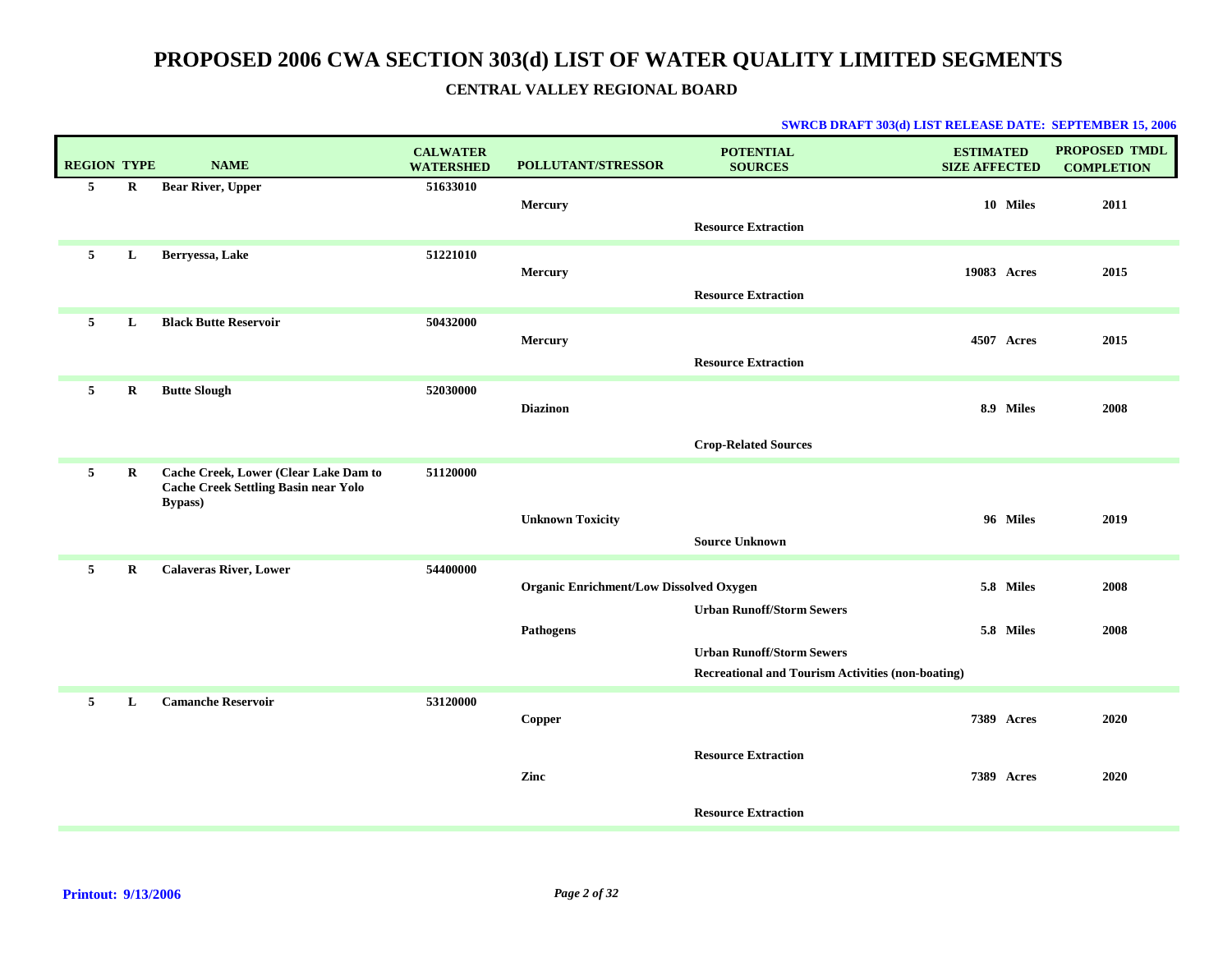| <b>REGION TYPE</b> |             | <b>NAME</b>                                   | <b>CALWATER</b><br><b>WATERSHED</b> | POLLUTANT/STRESSOR               | <b>POTENTIAL</b><br><b>SOURCES</b> | <b>ESTIMATED</b><br><b>SIZE AFFECTED</b> | PROPOSED TMDL<br><b>COMPLETION</b> |
|--------------------|-------------|-----------------------------------------------|-------------------------------------|----------------------------------|------------------------------------|------------------------------------------|------------------------------------|
| 5 <sup>5</sup>     | L           | <b>Camp Far West Reservoir</b>                | 51631013                            | Mercury                          | <b>Resource Extraction</b>         | 1945 Acres                               | 2011                               |
| $\mathbf{5}$       | $\mathbf R$ | <b>Carson Creek (from WWTP to Deer Creek)</b> | 53222013                            | Aluminum                         |                                    | 12 Miles                                 | 2019                               |
|                    |             |                                               |                                     | <b>Manganese</b>                 | <b>Source Unknown</b>              | 12 Miles                                 | 2019                               |
|                    |             |                                               |                                     |                                  | <b>Source Unknown</b>              |                                          |                                    |
| $5\overline{ }$    | L           | <b>Clear Lake</b>                             | 51352000                            | <b>Nutrients</b>                 |                                    | 40070 Acres                              | 2006                               |
|                    |             |                                               |                                     |                                  | <b>Source Unknown</b>              |                                          |                                    |
| 5 <sub>5</sub>     | R           | <b>Clover Creek</b>                           | 50732000                            | <b>Fecal Coliform</b>            |                                    | 11 Miles                                 | 2012                               |
|                    |             |                                               |                                     |                                  | Agriculture-grazing<br>Other       |                                          |                                    |
| 5 <sub>5</sub>     | $\mathbf R$ | <b>Colusa Basin Drain</b>                     | 52010000                            | <b>Azinphos-methyl (Guthion)</b> |                                    | 49 Miles                                 | 2008                               |
|                    |             |                                               |                                     | Carbofuran                       | <b>Agriculture</b>                 | 49 Miles                                 | 2008                               |
|                    |             |                                               |                                     | <b>Diazinon</b>                  | <b>Agriculture</b>                 | 49 Miles                                 | 2008                               |
|                    |             |                                               |                                     | <b>Group A Pesticides</b>        | <b>Agriculture</b>                 | 49 Miles                                 | 2011                               |
|                    |             |                                               |                                     | <b>Malathion</b>                 | <b>Agriculture</b>                 | 49 Miles                                 | 2008                               |
|                    |             |                                               |                                     |                                  | Agriculture                        |                                          |                                    |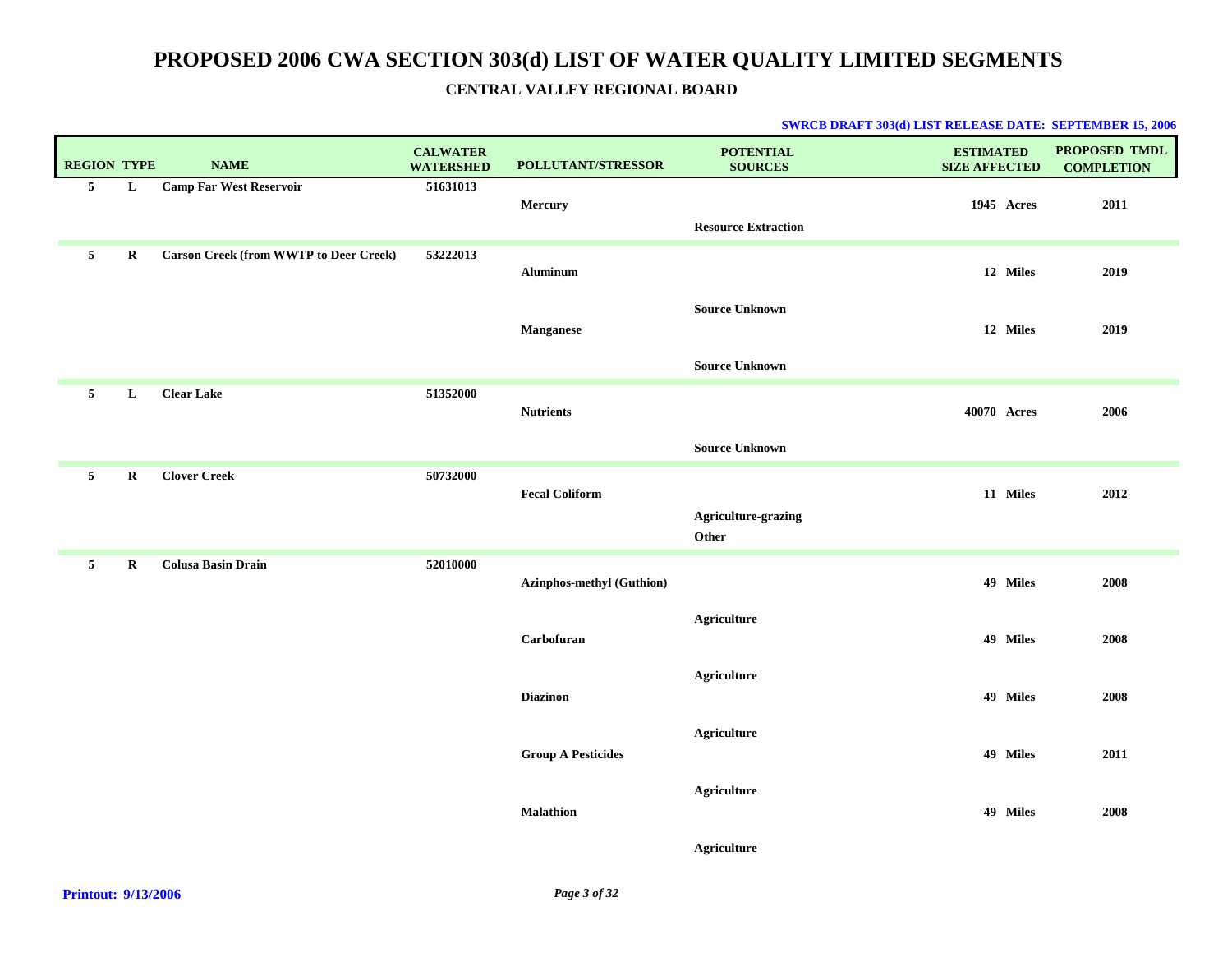| <b>REGION TYPE</b> | <b>NAME</b>                    | <b>CALWATER</b><br><b>WATERSHED</b> | POLLUTANT/STRESSOR                                              | <b>POTENTIAL</b><br><b>SOURCES</b>                                                                                                                | <b>ESTIMATED</b><br><b>SIZE AFFECTED</b> | <b>PROPOSED TMDL</b><br><b>COMPLETION</b> |
|--------------------|--------------------------------|-------------------------------------|-----------------------------------------------------------------|---------------------------------------------------------------------------------------------------------------------------------------------------|------------------------------------------|-------------------------------------------|
|                    |                                |                                     | <b>Methyl Parathion</b>                                         |                                                                                                                                                   | 49 Miles                                 | 2008                                      |
|                    |                                |                                     | Molinate/Ordram                                                 | <b>Agriculture</b>                                                                                                                                | 49 Miles                                 | 2008                                      |
|                    |                                |                                     | <b>Unknown Toxicity</b>                                         | Agriculture-irrigation tailwater                                                                                                                  | 49 Miles                                 | 2019                                      |
|                    |                                |                                     |                                                                 | Agriculture                                                                                                                                       |                                          |                                           |
| 5<br>L             | <b>Combie, Lake</b>            | 51633011                            | Mercury<br>All resource extraction sources are abandoned mines. | <b>Resource Extraction</b>                                                                                                                        | 362 Acres                                | 2011                                      |
| 5<br>$\bf R$       | <b>Cosumnes River</b>          | 53111000                            | <b>Exotic Species</b><br>Cosumnes River.                        | This exotic species listing covers the entire watershed, i.e., the mainstem and the North, Middle and South Forks of the<br><b>Source Unknown</b> | 53 Miles                                 | 2019                                      |
| 5<br>L             | <b>Davis Creek Reservoir</b>   | 51332010                            | Mercury                                                         | <b>Resource Extraction</b>                                                                                                                        | 163 Acres                                | 2010                                      |
| 5<br>$\mathbf R$   | Deer Creek (Sacramento County) | 53222012                            | Iron                                                            | <b>Source Unknown</b>                                                                                                                             | 12 Miles                                 | 2019                                      |
| 5<br>R             | Deer Creek (Yuba County)       | 51712014                            | pH                                                              | <b>Internal Nutrient Cycling (primarily lakes)</b>                                                                                                | 4.3 Miles                                | 2011                                      |
| 5<br>$\bf R$       | <b>Del Puerto Creek</b>        | 54110000                            | <b>Chlorpyrifos</b>                                             |                                                                                                                                                   | 6.5 Miles                                | 2008                                      |
|                    |                                |                                     |                                                                 | Agriculture                                                                                                                                       |                                          |                                           |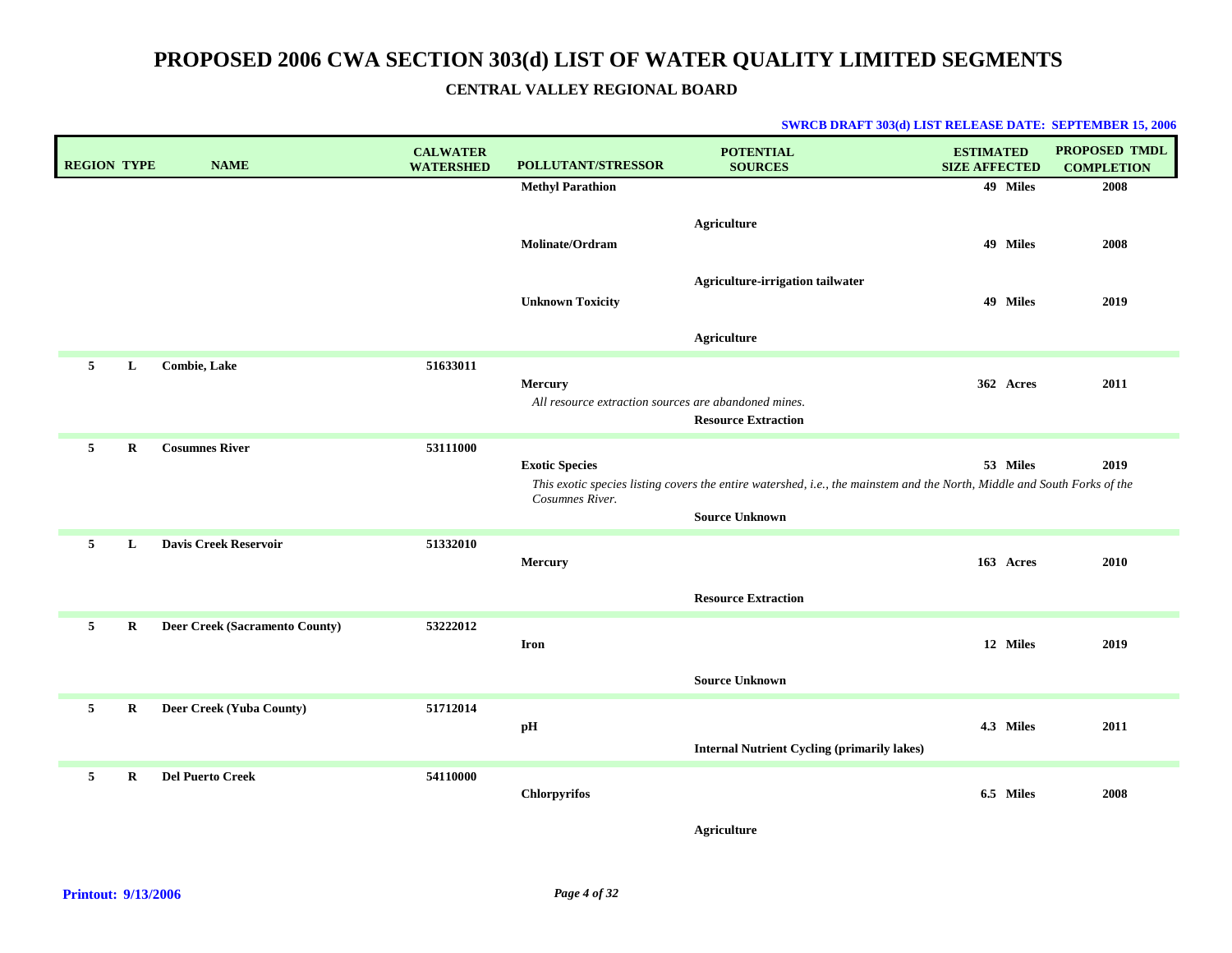| <b>REGION TYPE</b> |   | <b>NAME</b>                       | <b>CALWATER</b><br><b>WATERSHED</b> | <b>POLLUTANT/STRESSOR</b>                            | <b>POTENTIAL</b><br><b>SOURCES</b>                     | <b>ESTIMATED</b><br><b>SIZE AFFECTED</b> | PROPOSED TMDL<br><b>COMPLETION</b> |
|--------------------|---|-----------------------------------|-------------------------------------|------------------------------------------------------|--------------------------------------------------------|------------------------------------------|------------------------------------|
|                    |   |                                   |                                     | <b>Diazinon</b>                                      |                                                        | 6.5 Miles                                | 2008                               |
|                    |   |                                   |                                     | Pyrethroids                                          | <b>Agriculture</b>                                     | 6.5 Miles                                | 2019                               |
|                    |   |                                   |                                     |                                                      | <b>Source Unknown</b>                                  |                                          |                                    |
| 5                  | E | Delta Waterways (central portion) | 54400000                            | <b>Chlorpyrifos</b>                                  |                                                        | 11425 Acres                              | 2019                               |
|                    |   |                                   |                                     |                                                      | <b>Agriculture</b><br><b>Urban Runoff/Storm Sewers</b> |                                          |                                    |
|                    |   |                                   |                                     | <b>DDT</b>                                           |                                                        | 11425 Acres                              | 2011                               |
|                    |   |                                   |                                     | <b>Diazinon</b>                                      | Agriculture                                            | 11425 Acres                              | 2019                               |
|                    |   |                                   |                                     |                                                      |                                                        |                                          |                                    |
|                    |   |                                   |                                     |                                                      | <b>Agriculture</b>                                     |                                          |                                    |
|                    |   |                                   |                                     |                                                      | <b>Urban Runoff/Storm Sewers</b>                       |                                          |                                    |
|                    |   |                                   |                                     | <b>Exotic Species</b>                                |                                                        | 11425 Acres                              | 2019                               |
|                    |   |                                   |                                     |                                                      | <b>Source Unknown</b>                                  |                                          |                                    |
|                    |   |                                   |                                     | <b>Group A Pesticides</b>                            |                                                        | 11425 Acres                              | 2011                               |
|                    |   |                                   |                                     |                                                      | <b>Agriculture</b>                                     |                                          |                                    |
|                    |   |                                   |                                     | <b>Mercury</b>                                       |                                                        | 11425 Acres                              | 2006                               |
|                    |   |                                   |                                     | All resource extraction sources are abandoned mines. |                                                        |                                          |                                    |
|                    |   |                                   |                                     | <b>Unknown Toxicity</b>                              | <b>Resource Extraction</b>                             | 11425 Acres                              | 2019                               |
|                    |   |                                   |                                     |                                                      |                                                        |                                          |                                    |
|                    |   |                                   |                                     |                                                      | <b>Source Unknown</b>                                  |                                          |                                    |
| 5                  | E | Delta Waterways (eastern portion) | 54400000                            | <b>DDT</b>                                           |                                                        | 2972 Acres                               | 2011                               |
|                    |   |                                   |                                     |                                                      | <b>Agriculture</b>                                     |                                          |                                    |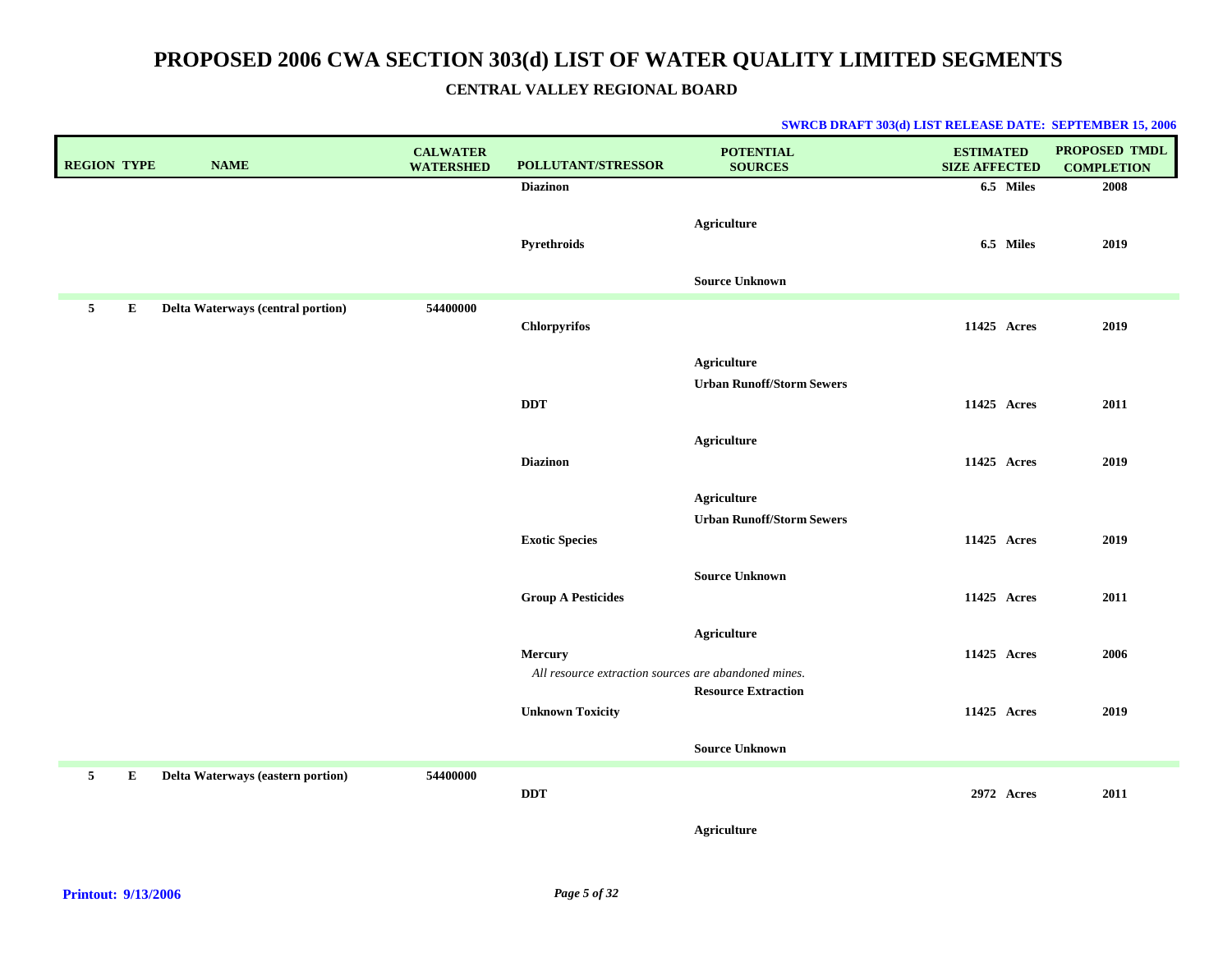| <b>REGION TYPE</b> |   | <b>NAME</b>                   | <b>CALWATER</b><br><b>WATERSHED</b> | POLLUTANT/STRESSOR                                                     | <b>POTENTIAL</b><br><b>SOURCES</b> | <b>ESTIMATED</b><br><b>SIZE AFFECTED</b> | <b>PROPOSED TMDL</b><br><b>COMPLETION</b> |
|--------------------|---|-------------------------------|-------------------------------------|------------------------------------------------------------------------|------------------------------------|------------------------------------------|-------------------------------------------|
|                    |   |                               |                                     | <b>Exotic Species</b>                                                  |                                    | 2972 Acres                               | 2019                                      |
|                    |   |                               |                                     | <b>Group A Pesticides</b>                                              | <b>Source Unknown</b>              | 2972 Acres                               | 2011                                      |
|                    |   |                               |                                     | <b>Mercury</b><br>All resource extraction sources are abandoned mines. | <b>Agriculture</b>                 | 2972 Acres                               | 2006                                      |
|                    |   |                               |                                     | <b>Unknown Toxicity</b>                                                | <b>Resource Extraction</b>         | 2972 Acres                               | 2019                                      |
|                    |   |                               |                                     |                                                                        | <b>Source Unknown</b>              |                                          |                                           |
| $5^{\circ}$        | Е | Delta Waterways (export area) | 54400000                            | Chlorpyrifos                                                           |                                    | 583 Acres                                | 2019                                      |
|                    |   |                               |                                     |                                                                        | <b>Agriculture</b>                 |                                          |                                           |
|                    |   |                               |                                     |                                                                        | <b>Urban Runoff/Storm Sewers</b>   |                                          |                                           |
|                    |   |                               |                                     | DDT                                                                    |                                    | 583 Acres                                | 2011                                      |
|                    |   |                               |                                     | <b>Diazinon</b>                                                        | <b>Agriculture</b>                 | 583 Acres                                | 2019                                      |
|                    |   |                               |                                     |                                                                        | <b>Agriculture</b>                 |                                          |                                           |
|                    |   |                               |                                     |                                                                        | <b>Urban Runoff/Storm Sewers</b>   |                                          |                                           |
|                    |   |                               |                                     | <b>Electrical Conductivity</b>                                         |                                    | 583 Acres                                | 2019                                      |
|                    |   |                               |                                     | <b>Exotic Species</b>                                                  | <b>Agriculture</b>                 | 583 Acres                                | 2019                                      |
|                    |   |                               |                                     | <b>Group A Pesticides</b>                                              | <b>Source Unknown</b>              | 583 Acres                                | 2011                                      |
|                    |   |                               |                                     |                                                                        |                                    |                                          |                                           |
|                    |   |                               |                                     | Mercury                                                                | <b>Agriculture</b>                 | 583 Acres                                | 2006                                      |
|                    |   |                               |                                     | All resource extraction sources are abandoned mines.                   | <b>Resource Extraction</b>         |                                          |                                           |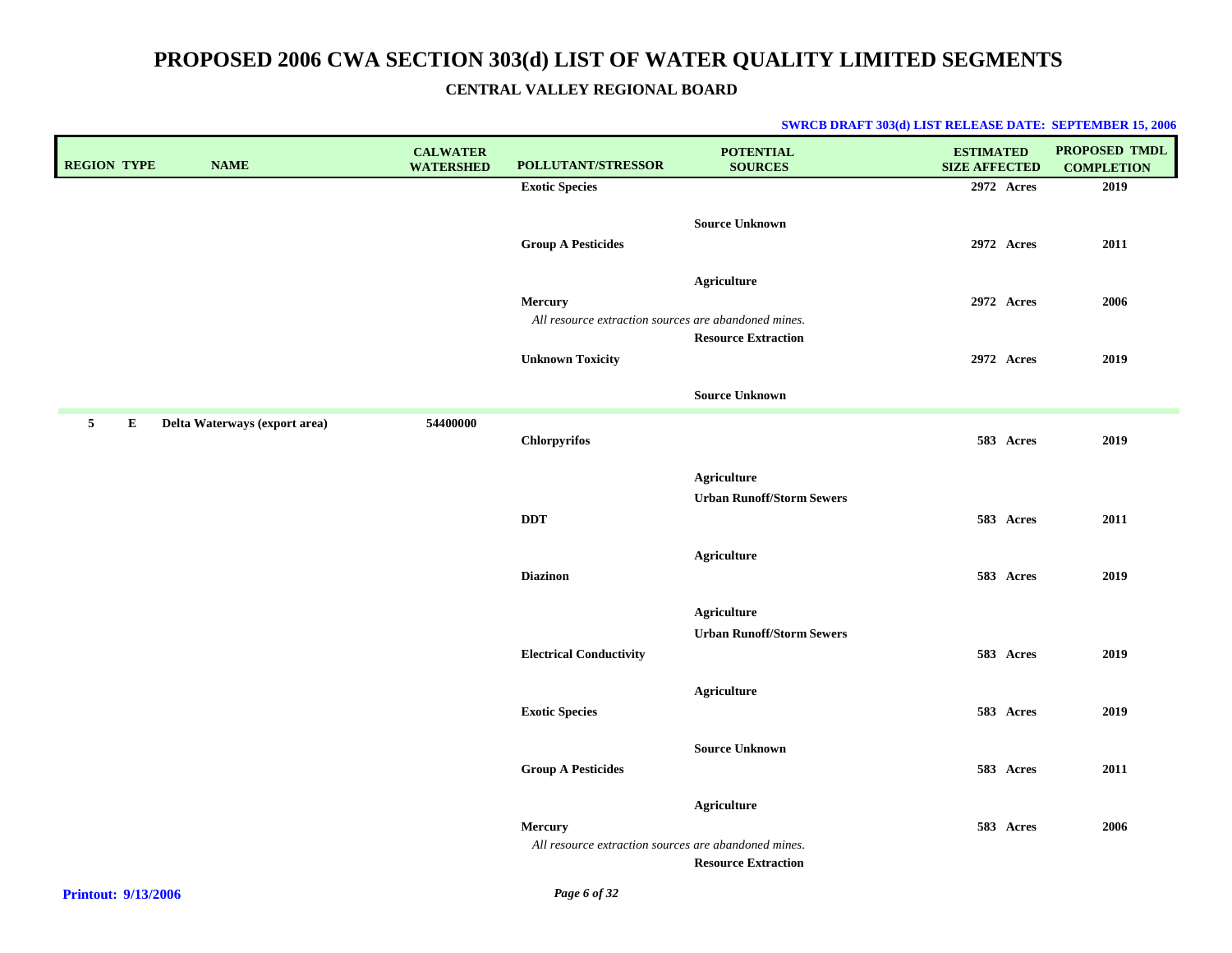| <b>REGION TYPE</b> |   | <b>NAME</b>                            | <b>CALWATER</b><br><b>WATERSHED</b> | POLLUTANT/STRESSOR                                   | <b>POTENTIAL</b><br><b>SOURCES</b>                     | <b>ESTIMATED</b><br><b>SIZE AFFECTED</b> | PROPOSED TMDL<br><b>COMPLETION</b> |
|--------------------|---|----------------------------------------|-------------------------------------|------------------------------------------------------|--------------------------------------------------------|------------------------------------------|------------------------------------|
|                    |   |                                        |                                     | <b>Unknown Toxicity</b>                              |                                                        | 583 Acres                                | 2019                               |
|                    |   |                                        |                                     |                                                      | <b>Source Unknown</b>                                  |                                          |                                    |
| 5                  | E | Delta Waterways (northern portion)     | 51000000                            | <b>Chlorpyrifos</b>                                  |                                                        | 6795 Acres                               | 2019                               |
|                    |   |                                        |                                     |                                                      |                                                        |                                          |                                    |
|                    |   |                                        |                                     |                                                      | <b>Agriculture</b><br><b>Urban Runoff/Storm Sewers</b> |                                          |                                    |
|                    |   |                                        |                                     | <b>DDT</b>                                           |                                                        | 6795 Acres                               | 2011                               |
|                    |   |                                        |                                     |                                                      |                                                        |                                          |                                    |
|                    |   |                                        |                                     | <b>Diazinon</b>                                      | <b>Agriculture</b>                                     | 6795 Acres                               | 2019                               |
|                    |   |                                        |                                     |                                                      |                                                        |                                          |                                    |
|                    |   |                                        |                                     |                                                      | <b>Agriculture</b>                                     |                                          |                                    |
|                    |   |                                        |                                     | <b>Exotic Species</b>                                | <b>Urban Runoff/Storm Sewers</b>                       | 6795 Acres                               | 2019                               |
|                    |   |                                        |                                     |                                                      |                                                        |                                          |                                    |
|                    |   |                                        |                                     |                                                      | <b>Source Unknown</b>                                  |                                          |                                    |
|                    |   |                                        |                                     | <b>Group A Pesticides</b>                            |                                                        | 6795 Acres                               | 2011                               |
|                    |   |                                        |                                     |                                                      | <b>Agriculture</b>                                     |                                          |                                    |
|                    |   |                                        |                                     | <b>Mercury</b>                                       |                                                        | 6795 Acres                               | 2006                               |
|                    |   |                                        |                                     | All resource extraction sources are abandoned mines. | <b>Resource Extraction</b>                             |                                          |                                    |
|                    |   |                                        |                                     | PCBs (Polychlorinated biphenyls)                     |                                                        | 6795 Acres                               | 2019                               |
|                    |   |                                        |                                     |                                                      |                                                        |                                          |                                    |
|                    |   |                                        |                                     | <b>Unknown Toxicity</b>                              | <b>Source Unknown</b>                                  | 6795 Acres                               | 2019                               |
|                    |   |                                        |                                     |                                                      |                                                        |                                          |                                    |
|                    |   |                                        |                                     |                                                      | <b>Source Unknown</b>                                  |                                          |                                    |
| 5                  | E | Delta Waterways (northwestern portion) | 51000000                            | Chlorpyrifos                                         |                                                        | 2587 Acres                               | 2019                               |
|                    |   |                                        |                                     |                                                      | <b>Agriculture</b>                                     |                                          |                                    |
|                    |   |                                        |                                     |                                                      | <b>Urban Runoff/Storm Sewers</b>                       |                                          |                                    |
|                    |   |                                        |                                     |                                                      |                                                        |                                          |                                    |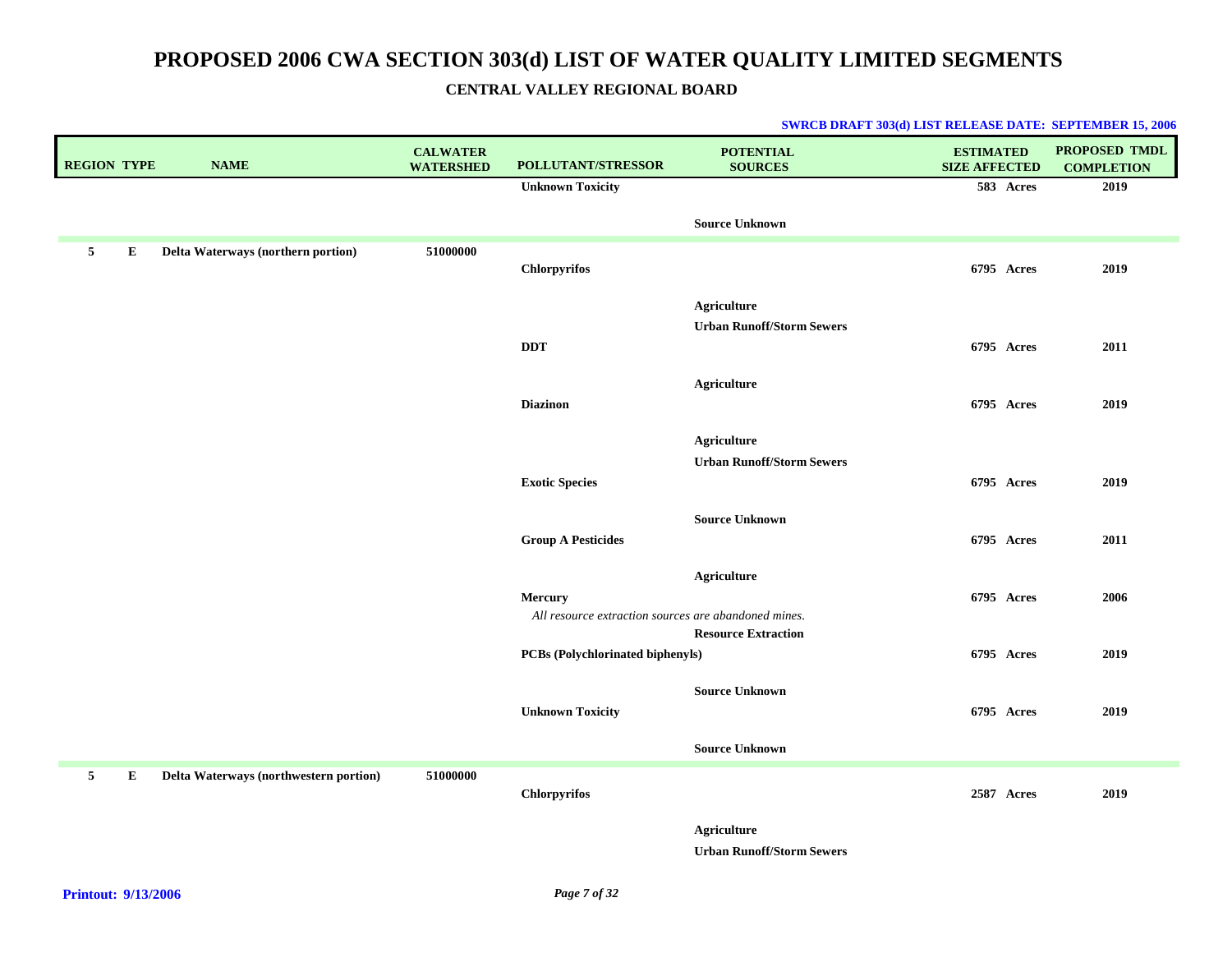| <b>REGION TYPE</b> | <b>NAME</b>                        | <b>CALWATER</b><br><b>WATERSHED</b> | POLLUTANT/STRESSOR                                              | <b>POTENTIAL</b><br><b>SOURCES</b>              | <b>ESTIMATED</b><br><b>SIZE AFFECTED</b> | PROPOSED TMDL<br><b>COMPLETION</b> |
|--------------------|------------------------------------|-------------------------------------|-----------------------------------------------------------------|-------------------------------------------------|------------------------------------------|------------------------------------|
|                    |                                    |                                     | <b>DDT</b>                                                      |                                                 | 2587 Acres                               | 2011                               |
|                    |                                    |                                     | <b>Diazinon</b>                                                 | <b>Agriculture</b>                              | 2587 Acres                               | 2019                               |
|                    |                                    |                                     | <b>Electrical Conductivity</b>                                  | Agriculture<br><b>Urban Runoff/Storm Sewers</b> | 2587 Acres                               | 2019                               |
|                    |                                    |                                     | <b>Exotic Species</b>                                           | <b>Agriculture</b>                              | 2587 Acres                               | 2019                               |
|                    |                                    |                                     | <b>Group A Pesticides</b>                                       | <b>Source Unknown</b>                           | 2587 Acres                               | 2011                               |
|                    |                                    |                                     | Mercury<br>All resource extraction sources are abandoned mines. | <b>Agriculture</b>                              | 2587 Acres                               | 2006                               |
|                    |                                    |                                     | <b>Unknown Toxicity</b>                                         | <b>Resource Extraction</b>                      | 2587 Acres                               | 2019                               |
|                    |                                    |                                     |                                                                 | <b>Source Unknown</b>                           |                                          |                                    |
| 5<br>E             | Delta Waterways (southern portion) | 54400000                            | <b>Chlorpyrifos</b>                                             |                                                 | 3125 Acres                               | 2019                               |
|                    |                                    |                                     | <b>DDT</b>                                                      | Agriculture<br><b>Urban Runoff/Storm Sewers</b> | 3125 Acres                               | 2011                               |
|                    |                                    |                                     | <b>Diazinon</b>                                                 | <b>Agriculture</b>                              | 3125 Acres                               | 2019                               |
|                    |                                    |                                     |                                                                 | Agriculture<br><b>Urban Runoff/Storm Sewers</b> |                                          |                                    |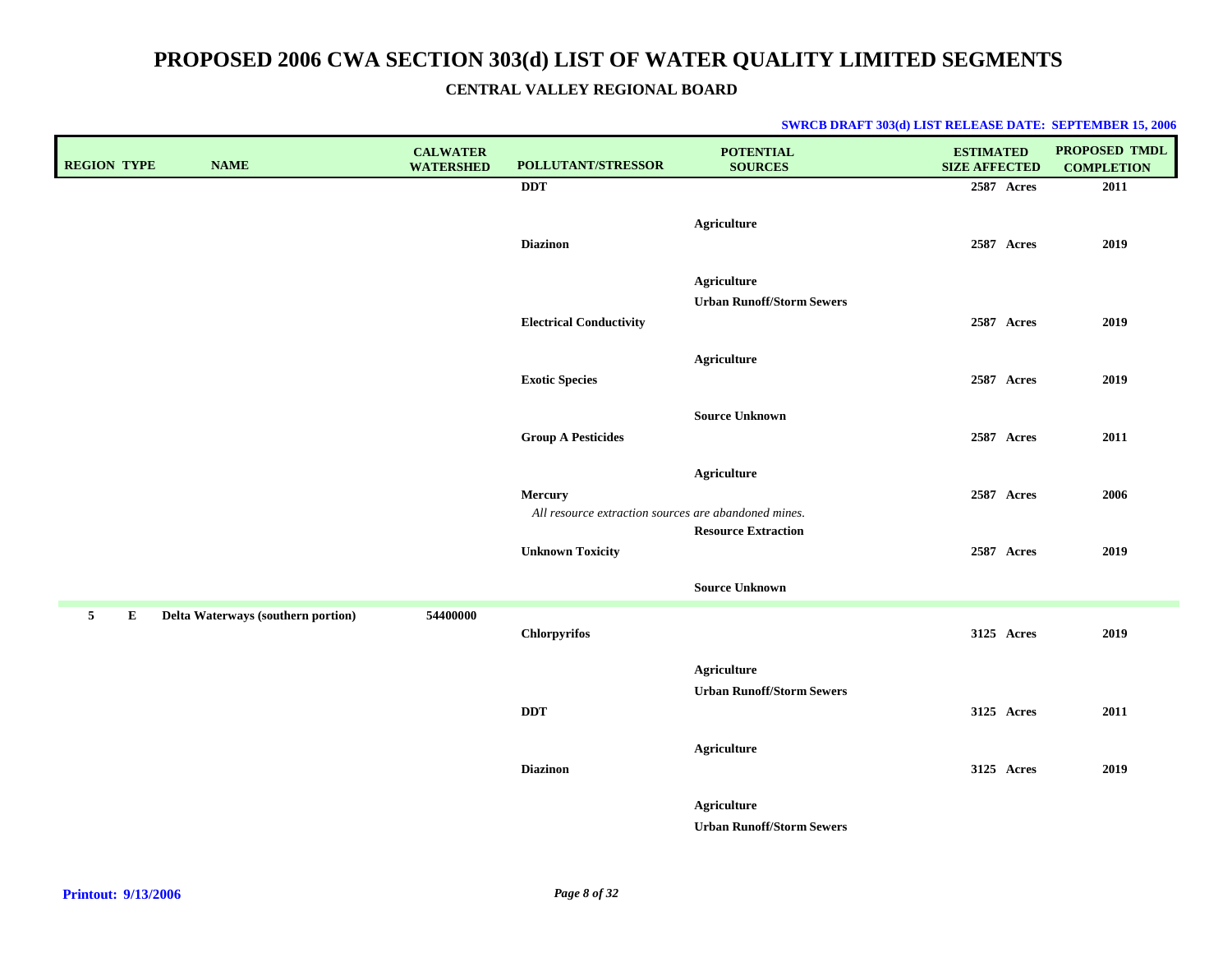|  | <b>SWRCB DRAFT 303(d) LIST RELEASE DATE: SEPTEMBER 15, 2006</b> |  |  |
|--|-----------------------------------------------------------------|--|--|
|--|-----------------------------------------------------------------|--|--|

| <b>REGION TYPE</b> |   | <b>NAME</b>                             | <b>CALWATER</b><br><b>WATERSHED</b> | <b>POLLUTANT/STRESSOR</b>                                              | <b>POTENTIAL</b><br><b>SOURCES</b>                                                                                                                                                                                                                                                                                                                                                                                                                                                                                                                                                  | <b>ESTIMATED</b><br><b>SIZE AFFECTED</b> |            | <b>PROPOSED TMDL</b><br><b>COMPLETION</b> |
|--------------------|---|-----------------------------------------|-------------------------------------|------------------------------------------------------------------------|-------------------------------------------------------------------------------------------------------------------------------------------------------------------------------------------------------------------------------------------------------------------------------------------------------------------------------------------------------------------------------------------------------------------------------------------------------------------------------------------------------------------------------------------------------------------------------------|------------------------------------------|------------|-------------------------------------------|
|                    |   |                                         |                                     | <b>Electrical Conductivity</b>                                         |                                                                                                                                                                                                                                                                                                                                                                                                                                                                                                                                                                                     |                                          | 3125 Acres | 2019                                      |
|                    |   |                                         |                                     | <b>Exotic Species</b>                                                  | Agriculture                                                                                                                                                                                                                                                                                                                                                                                                                                                                                                                                                                         |                                          | 3125 Acres | 2019                                      |
|                    |   |                                         |                                     | <b>Group A Pesticides</b>                                              | <b>Source Unknown</b>                                                                                                                                                                                                                                                                                                                                                                                                                                                                                                                                                               |                                          | 3125 Acres | 2011                                      |
|                    |   |                                         |                                     | <b>Mercury</b><br>All resource extraction sources are abandoned mines. | <b>Agriculture</b><br><b>Resource Extraction</b>                                                                                                                                                                                                                                                                                                                                                                                                                                                                                                                                    |                                          | 3125 Acres | 2006                                      |
|                    |   |                                         |                                     | <b>Unknown Toxicity</b>                                                |                                                                                                                                                                                                                                                                                                                                                                                                                                                                                                                                                                                     |                                          | 3125 Acres | 2019                                      |
|                    |   |                                         |                                     |                                                                        | <b>Source Unknown</b>                                                                                                                                                                                                                                                                                                                                                                                                                                                                                                                                                               |                                          |            |                                           |
| 5                  | Е | Delta Waterways (Stockton Ship Channel) | 54400000                            | <b>DDT</b>                                                             |                                                                                                                                                                                                                                                                                                                                                                                                                                                                                                                                                                                     |                                          | 1603 Acres | 2011                                      |
|                    |   |                                         |                                     |                                                                        | <b>Agriculture</b>                                                                                                                                                                                                                                                                                                                                                                                                                                                                                                                                                                  |                                          |            |                                           |
|                    |   |                                         |                                     | <b>Dioxin</b>                                                          |                                                                                                                                                                                                                                                                                                                                                                                                                                                                                                                                                                                     |                                          | 1603 Acres | 2019                                      |
|                    |   |                                         |                                     |                                                                        | The areas of the ship channel impacted by dioxin contamination in sportfish encompass Old Mormon Slough, New<br>Mormon Slough, McLeod Lake, Turning Basin, Morrelli Boat Ramp, and Louis Park Boat Ramp (California Department<br>of Health Services 1998 warning). This listing was made by USEPA in 1998 and was under the Stockton Turning Basin,<br>upper (Port Turning Basin) on previous lists. In order to consolidate listings for same areas, all listings for Stockton<br>Turning Basin are now under the Delta Waterways (Stockton Ship Channel).<br><b>Point Source</b> |                                          |            |                                           |
|                    |   |                                         |                                     | <b>Exotic Species</b>                                                  |                                                                                                                                                                                                                                                                                                                                                                                                                                                                                                                                                                                     |                                          | 1603 Acres | 2019                                      |
|                    |   |                                         |                                     |                                                                        | <b>Source Unknown</b>                                                                                                                                                                                                                                                                                                                                                                                                                                                                                                                                                               |                                          |            |                                           |
|                    |   |                                         |                                     | <b>Furan Compounds</b>                                                 |                                                                                                                                                                                                                                                                                                                                                                                                                                                                                                                                                                                     |                                          | 1603 Acres | 2019                                      |
|                    |   |                                         |                                     |                                                                        | This listing was previously under Stockton Turning Basin, upper (Port Turning Basin). In order to consolidate listings<br>for same areas, all listings for Stockton Turning Basin are now under the Delta Waterways (Stockton Ship Channel).<br><b>Contaminated Sediments</b>                                                                                                                                                                                                                                                                                                       |                                          |            |                                           |
|                    |   |                                         |                                     | <b>Group A Pesticides</b>                                              |                                                                                                                                                                                                                                                                                                                                                                                                                                                                                                                                                                                     |                                          | 1603 Acres | 2011                                      |
|                    |   |                                         |                                     |                                                                        | <b>Agriculture</b>                                                                                                                                                                                                                                                                                                                                                                                                                                                                                                                                                                  |                                          |            |                                           |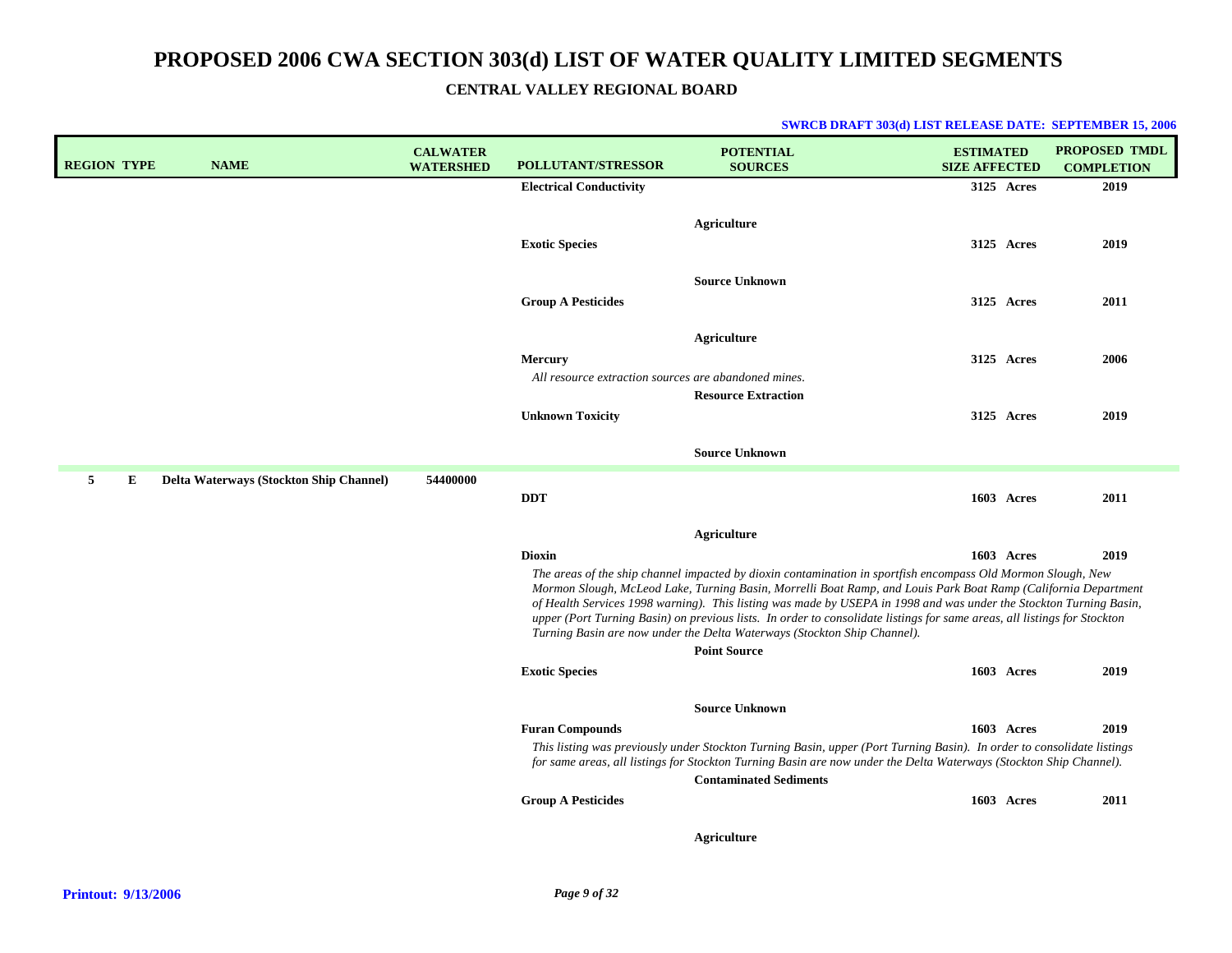| <b>REGION TYPE</b> |   | <b>NAME</b>                       | <b>CALWATER</b><br><b>WATERSHED</b> | <b>POLLUTANT/STRESSOR</b>                            | <b>POTENTIAL</b><br><b>SOURCES</b>                                                                                                                                                                                                                                                                                                                                                                                                                                                                                                                                               | <b>ESTIMATED</b><br><b>SIZE AFFECTED</b> | <b>PROPOSED TMDL</b><br><b>COMPLETION</b> |
|--------------------|---|-----------------------------------|-------------------------------------|------------------------------------------------------|----------------------------------------------------------------------------------------------------------------------------------------------------------------------------------------------------------------------------------------------------------------------------------------------------------------------------------------------------------------------------------------------------------------------------------------------------------------------------------------------------------------------------------------------------------------------------------|------------------------------------------|-------------------------------------------|
|                    |   |                                   |                                     | <b>Mercury</b>                                       |                                                                                                                                                                                                                                                                                                                                                                                                                                                                                                                                                                                  | 1603 Acres                               | 2006                                      |
|                    |   |                                   |                                     | All resource extraction sources are abandoned mines. |                                                                                                                                                                                                                                                                                                                                                                                                                                                                                                                                                                                  |                                          |                                           |
|                    |   |                                   |                                     | <b>Pathogens</b>                                     | <b>Resource Extraction</b>                                                                                                                                                                                                                                                                                                                                                                                                                                                                                                                                                       | 1603 Acres                               | 2008                                      |
|                    |   |                                   |                                     |                                                      | This listing was previously under Stockton Turning Basin, upper (Port Turning Basin). In order to consolidate listings                                                                                                                                                                                                                                                                                                                                                                                                                                                           |                                          |                                           |
|                    |   |                                   |                                     |                                                      | for same areas, all listings for Stockton Turning Basin are now under the Delta Waterways (Stockton Ship Channel).<br><b>Urban Runoff/Storm Sewers</b>                                                                                                                                                                                                                                                                                                                                                                                                                           |                                          |                                           |
|                    |   |                                   |                                     |                                                      | <b>Recreational and Tourism Activities (non-boating)</b>                                                                                                                                                                                                                                                                                                                                                                                                                                                                                                                         |                                          |                                           |
|                    |   |                                   |                                     | <b>PCBs</b> (Polychlorinated biphenyls)              |                                                                                                                                                                                                                                                                                                                                                                                                                                                                                                                                                                                  | 1603 Acres                               | 2019                                      |
|                    |   |                                   |                                     |                                                      | The areas of the ship channel impacted by PCB contamination in sportfish encompass Old Mormon Slough, New<br>Mormon Slough, McLeod Lake, Turning Basin, Morrelli Boat Ramp, and Louis Park Boat Ramp (California Department<br>of Health Services 1998 warning). This listing was made by USEPA in 1998 and was under the Stockton Turning Basin,<br>upper (Port Turning Basin) on previous lists. In order to consolidate listings for same areas, all listings for Stockton<br>Turning Basin are now under the Delta Waterways (Stockton Ship Channel).<br><b>Point Source</b> |                                          |                                           |
|                    |   |                                   |                                     | <b>Unknown Toxicity</b>                              |                                                                                                                                                                                                                                                                                                                                                                                                                                                                                                                                                                                  | 1603 Acres                               | 2019                                      |
|                    |   |                                   |                                     |                                                      |                                                                                                                                                                                                                                                                                                                                                                                                                                                                                                                                                                                  |                                          |                                           |
|                    |   |                                   |                                     |                                                      | <b>Source Unknown</b>                                                                                                                                                                                                                                                                                                                                                                                                                                                                                                                                                            |                                          |                                           |
| 5                  | E | Delta Waterways (western portion) | 54400000                            | <b>DDT</b>                                           |                                                                                                                                                                                                                                                                                                                                                                                                                                                                                                                                                                                  | 14524 Acres                              | 2011                                      |
|                    |   |                                   |                                     | <b>Electrical Conductivity</b>                       | Agriculture                                                                                                                                                                                                                                                                                                                                                                                                                                                                                                                                                                      | 14524 Acres                              | 2019                                      |
|                    |   |                                   |                                     |                                                      | Agriculture                                                                                                                                                                                                                                                                                                                                                                                                                                                                                                                                                                      |                                          |                                           |
|                    |   |                                   |                                     | <b>Exotic Species</b>                                |                                                                                                                                                                                                                                                                                                                                                                                                                                                                                                                                                                                  | 14524 Acres                              | 2019                                      |
|                    |   |                                   |                                     |                                                      |                                                                                                                                                                                                                                                                                                                                                                                                                                                                                                                                                                                  |                                          |                                           |
|                    |   |                                   |                                     | <b>Group A Pesticides</b>                            | <b>Source Unknown</b>                                                                                                                                                                                                                                                                                                                                                                                                                                                                                                                                                            | 14524 Acres                              | 2011                                      |
|                    |   |                                   |                                     |                                                      | <b>Agriculture</b>                                                                                                                                                                                                                                                                                                                                                                                                                                                                                                                                                               |                                          |                                           |
|                    |   |                                   |                                     | <b>Mercury</b>                                       |                                                                                                                                                                                                                                                                                                                                                                                                                                                                                                                                                                                  | 14524 Acres                              | 2006                                      |
|                    |   |                                   |                                     | All resource extraction sources are abandoned mines. |                                                                                                                                                                                                                                                                                                                                                                                                                                                                                                                                                                                  |                                          |                                           |
|                    |   |                                   |                                     | <b>Unknown Toxicity</b>                              | <b>Resource Extraction</b>                                                                                                                                                                                                                                                                                                                                                                                                                                                                                                                                                       | 14524 Acres                              | 2019                                      |
|                    |   |                                   |                                     |                                                      | <b>Source Unknown</b>                                                                                                                                                                                                                                                                                                                                                                                                                                                                                                                                                            |                                          |                                           |
|                    |   |                                   |                                     |                                                      |                                                                                                                                                                                                                                                                                                                                                                                                                                                                                                                                                                                  |                                          |                                           |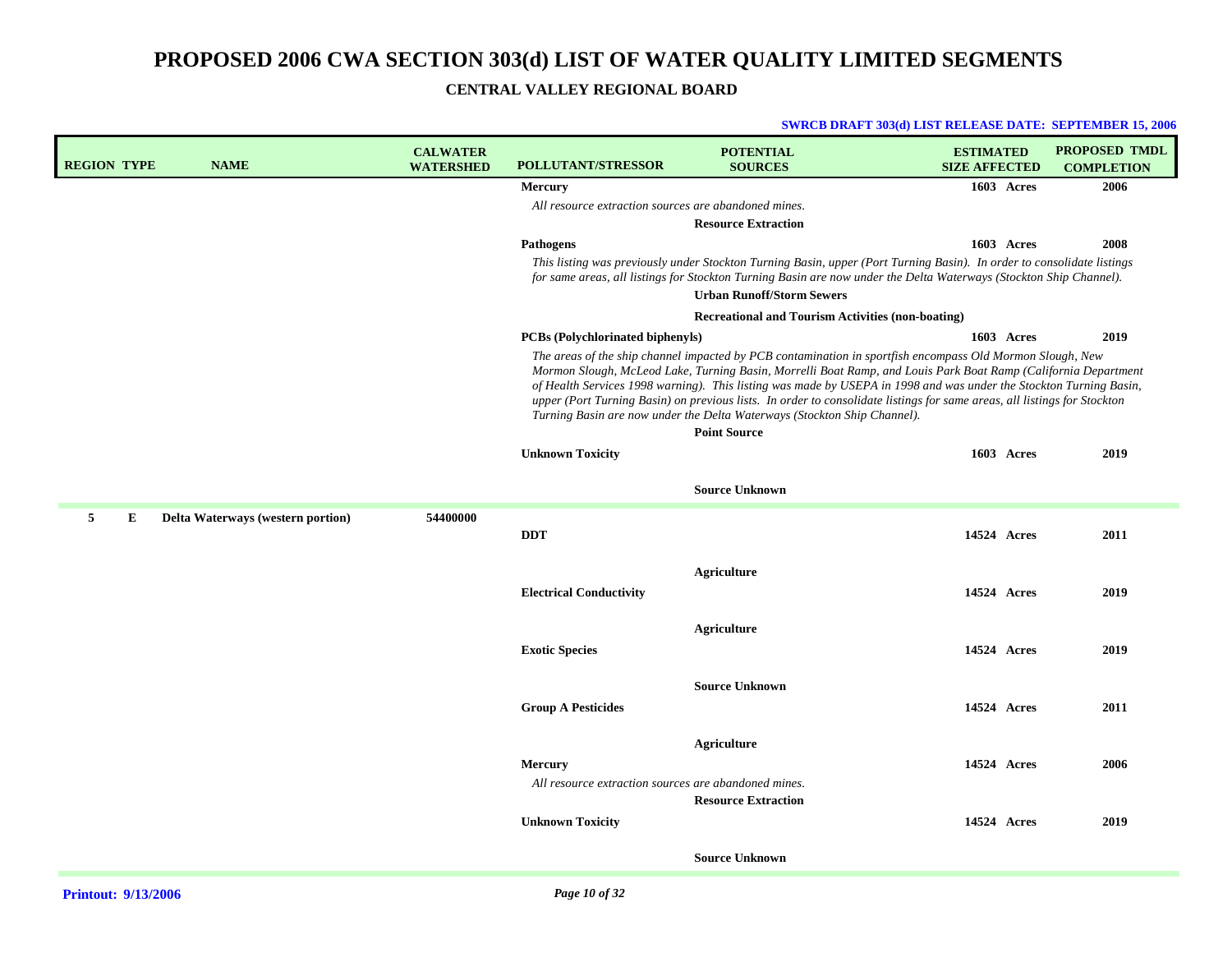#### **SWRCB DRAFT 303(d) LIST RELEASE DATE: SEPTEMBER 15, 2006**

| <b>REGION TYPE</b> |             | <b>NAME</b>                                                                     | <b>CALWATER</b><br><b>WATERSHED</b> | <b>POLLUTANT/STRESSOR</b>                                                                                                                | <b>POTENTIAL</b><br><b>SOURCES</b>                                                                                  | <b>ESTIMATED</b><br><b>SIZE AFFECTED</b> | <b>PROPOSED TMDL</b><br><b>COMPLETION</b> |
|--------------------|-------------|---------------------------------------------------------------------------------|-------------------------------------|------------------------------------------------------------------------------------------------------------------------------------------|---------------------------------------------------------------------------------------------------------------------|------------------------------------------|-------------------------------------------|
| 5                  | $\bf R$     | <b>Dolly Creek</b>                                                              | 51854030                            | Copper<br>All resource extraction sources are abandoned mines.                                                                           |                                                                                                                     | 1.5 Miles                                | 2020                                      |
|                    |             |                                                                                 |                                     | Zinc<br>All resource extraction sources are abandoned mines.                                                                             | <b>Resource Extraction</b><br><b>Resource Extraction</b>                                                            | 1.5 Miles                                | 2020                                      |
| 5                  | L           | <b>Don Pedro Lake</b>                                                           | 53632010                            | Mercury                                                                                                                                  | <b>Resource Extraction</b>                                                                                          | 11056 Acres                              | 2020                                      |
| 5                  | $\mathbf R$ | Dunn Creek (Mt Diablo Mine to Marsh<br>Creek)                                   | 54300021                            | Mercury<br>All resource extraction sources are abandoned mines.<br><b>Metals</b><br>All resource extraction sources are abandoned mines. | <b>Resource Extraction</b><br><b>Resource Extraction</b>                                                            | 0.7 Miles<br>0.7 Miles                   | 2013<br>2020                              |
| 5                  | L           | <b>Englebright Lake</b>                                                         | 51714013                            | Mercury<br>All resource extraction sources are abandoned mines.                                                                          | <b>Resource Extraction</b>                                                                                          | 754 Acres                                | 2012                                      |
| 5                  | R           | <b>Fall River (Pit)</b>                                                         | 52641031                            | <b>Sedimentation/Siltation</b>                                                                                                           | <b>Agriculture-grazing</b><br><b>Historic Land Management Activities</b><br><b>Highway/Road/Bridge Construction</b> | 8.6 Miles                                | 2016                                      |
| 5                  | R           | Feather River, Lower (Lake Oroville Dam<br>to Confluence with Sacramento River) | 51922000                            | Chlorpyrifos                                                                                                                             |                                                                                                                     | 42 Miles                                 | 2019                                      |

**Source Unknown**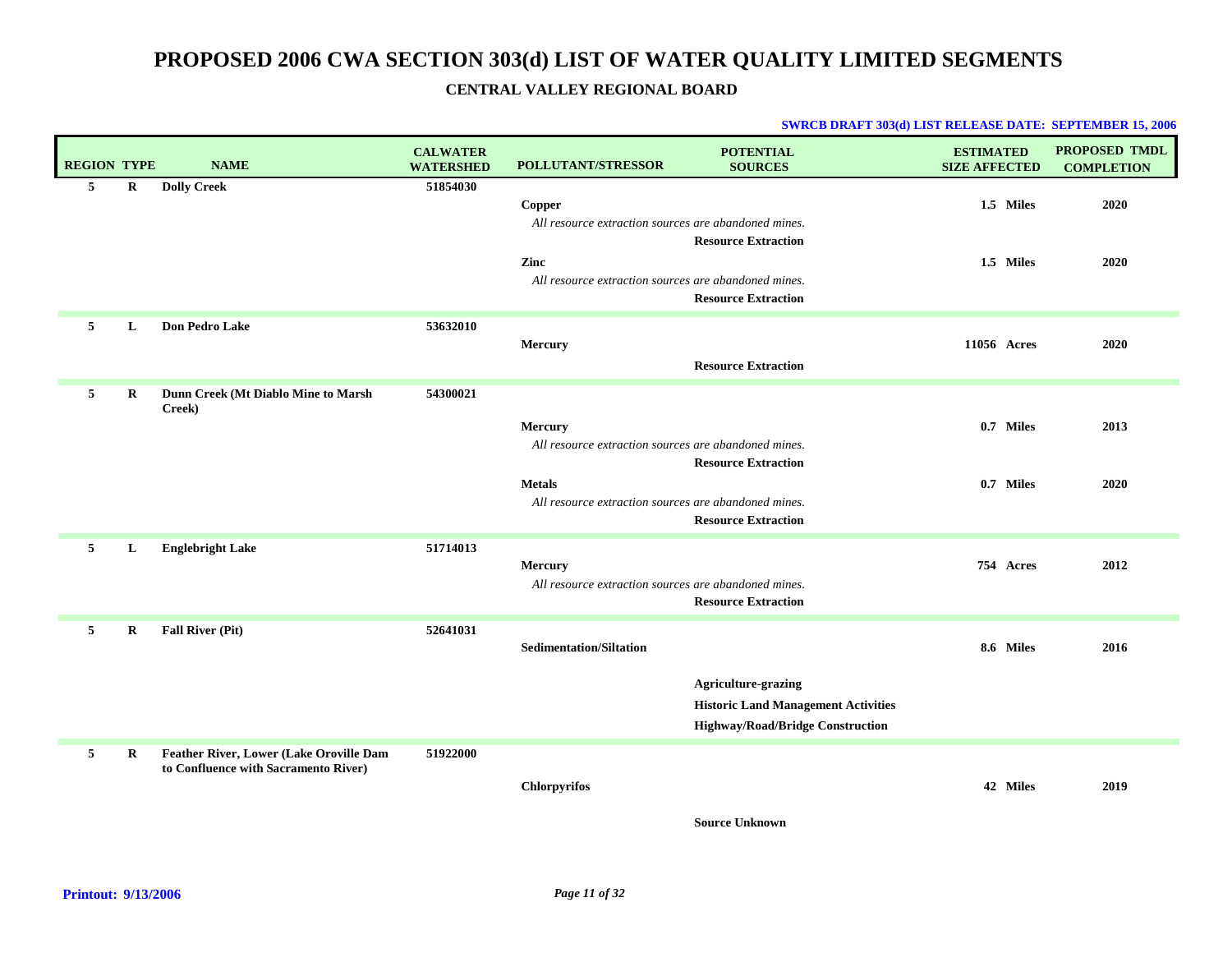| <b>REGION TYPE</b> |             | <b>NAME</b>                                                           | <b>CALWATER</b><br><b>WATERSHED</b> | <b>POLLUTANT/STRESSOR</b>                                       | <b>POTENTIAL</b><br><b>SOURCES</b>                       | <b>ESTIMATED</b><br><b>SIZE AFFECTED</b> | <b>PROPOSED TMDL</b><br><b>COMPLETION</b> |
|--------------------|-------------|-----------------------------------------------------------------------|-------------------------------------|-----------------------------------------------------------------|----------------------------------------------------------|------------------------------------------|-------------------------------------------|
|                    |             |                                                                       |                                     | <b>Group A Pesticides</b>                                       |                                                          | 42 Miles                                 | 2011                                      |
|                    |             |                                                                       |                                     | Mercury<br>All resource extraction sources are abandoned mines. | Agriculture                                              | 42 Miles                                 | 2009                                      |
|                    |             |                                                                       |                                     | <b>Unknown Toxicity</b>                                         | <b>Resource Extraction</b>                               | 42 Miles                                 | 2019                                      |
|                    |             |                                                                       |                                     |                                                                 | <b>Source Unknown</b>                                    |                                          |                                           |
| 5                  | R           | Feather River, North Fork (below Lake                                 | 51812000                            |                                                                 |                                                          |                                          |                                           |
|                    |             | Almanor)                                                              |                                     | Mercury                                                         |                                                          | 49 Miles                                 | 2019                                      |
|                    |             |                                                                       |                                     |                                                                 | <b>Source Unknown</b>                                    |                                          |                                           |
|                    |             |                                                                       |                                     | Temperature, water                                              |                                                          | 49 Miles                                 | 2019                                      |
|                    |             |                                                                       |                                     |                                                                 | <b>Source Unknown</b>                                    |                                          |                                           |
| $5^{\circ}$        | $\bf R$     | Five Mile Slough (Alexandria Place to<br><b>Fourteen Mile Slough)</b> | 54400000                            |                                                                 |                                                          |                                          |                                           |
|                    |             |                                                                       |                                     | <b>Organic Enrichment/Low Dissolved Oxygen</b>                  |                                                          | 1.6 Miles                                | 2008                                      |
|                    |             |                                                                       |                                     |                                                                 | <b>Urban Runoff/Storm Sewers</b>                         |                                          |                                           |
|                    |             |                                                                       |                                     | <b>Pathogens</b>                                                | <b>Other Urban Runoff</b>                                | 1.6 Miles                                | 2008                                      |
|                    |             |                                                                       |                                     |                                                                 | <b>Recreational and Tourism Activities (non-boating)</b> |                                          |                                           |
| 5                  | $\bf R$     | <b>French Ravine</b>                                                  | 51632011                            |                                                                 |                                                          |                                          |                                           |
|                    |             |                                                                       |                                     | <b>Bacteria</b>                                                 | <b>Land Disposal</b>                                     | 1.7 Miles                                | 2019                                      |
| 5                  | W           | <b>Grasslands Marshes</b>                                             | 54120000                            |                                                                 |                                                          |                                          |                                           |
|                    |             |                                                                       |                                     | <b>Electrical Conductivity</b>                                  |                                                          | <b>7962 Acres</b>                        | 2008                                      |
|                    |             |                                                                       |                                     |                                                                 | Agriculture                                              |                                          |                                           |
| 5 <sub>5</sub>     | $\mathbf R$ | <b>Grayson Drain (at outfall)</b>                                     | 54110000                            |                                                                 |                                                          |                                          |                                           |
|                    |             |                                                                       |                                     | <b>Sediment Toxicity</b>                                        |                                                          | 0.03 Miles                               | 2019                                      |
|                    |             |                                                                       |                                     |                                                                 | <b>Source Unknown</b>                                    |                                          |                                           |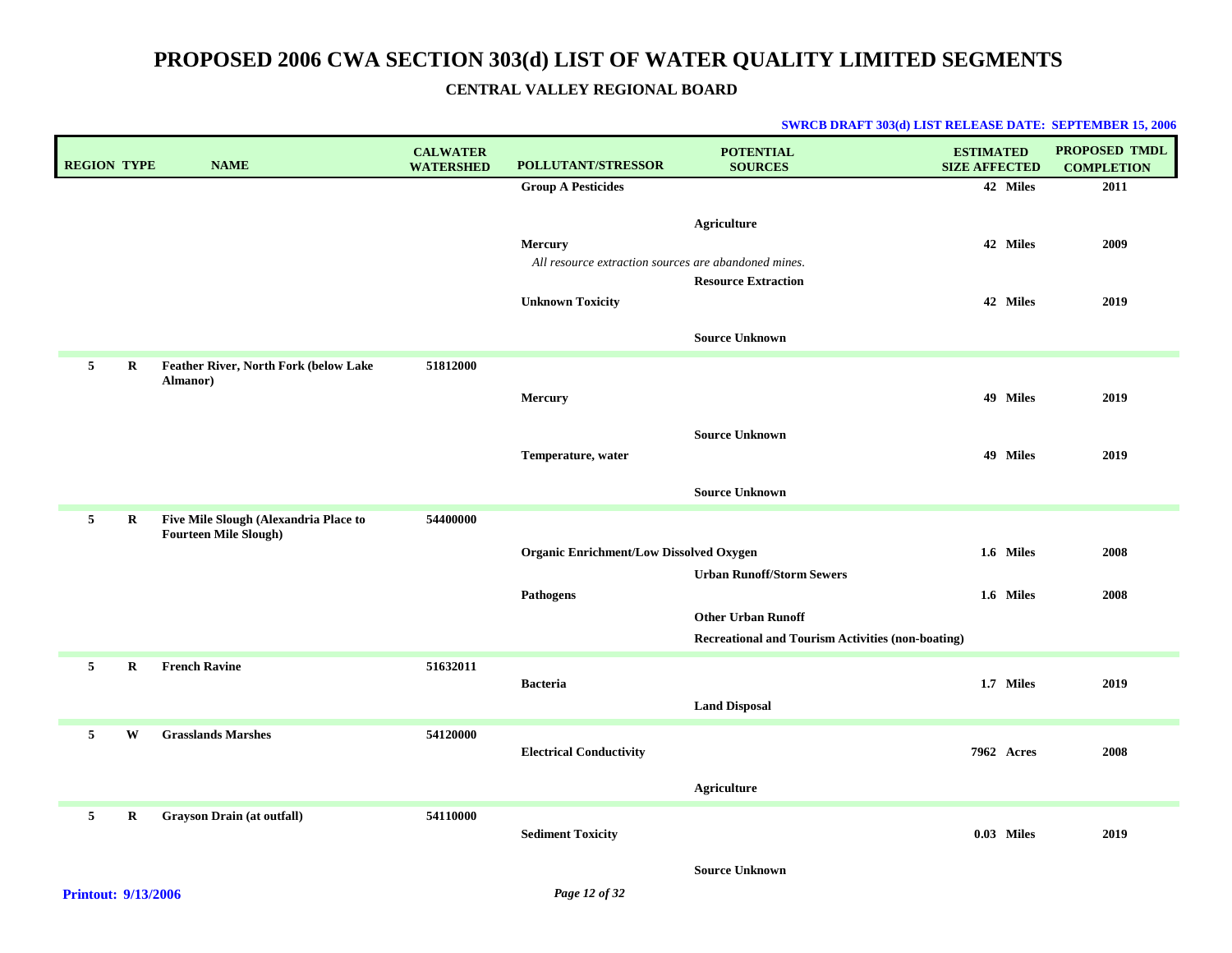| <b>REGION TYPE</b> |             | <b>NAME</b>                                               | <b>CALWATER</b><br><b>WATERSHED</b> | <b>POLLUTANT/STRESSOR</b>                                                              | <b>POTENTIAL</b><br><b>SOURCES</b>                       | <b>ESTIMATED</b><br><b>SIZE AFFECTED</b> | <b>PROPOSED TMDL</b><br><b>COMPLETION</b> |
|--------------------|-------------|-----------------------------------------------------------|-------------------------------------|----------------------------------------------------------------------------------------|----------------------------------------------------------|------------------------------------------|-------------------------------------------|
| 5                  | $\mathbf R$ | Harding Drain (Turlock Irrigation District<br>Lateral #5) | 53550000                            | <b>Chlorpyrifos</b><br><b>Unknown Toxicity</b>                                         | <b>Agriculture</b>                                       | 8.3 Miles<br>8.3 Miles                   | 2008<br>2019                              |
|                    |             |                                                           |                                     |                                                                                        | <b>Agriculture</b>                                       |                                          |                                           |
| 5                  | R           | Horse Creek (Rising Star Mine to Shasta<br>Lake)          | 50610000                            |                                                                                        |                                                          |                                          |                                           |
|                    |             |                                                           |                                     | Cadmium<br>All resource extraction sources are abandoned mines.                        | <b>Resource Extraction</b>                               | 0.52 Miles                               | 2020                                      |
|                    |             |                                                           |                                     | ${\bf Copper}$<br>All resource extraction sources are abandoned mines.                 |                                                          | 0.52 Miles                               | 2020                                      |
|                    |             |                                                           |                                     | Lead<br>All resource extraction sources are abandoned mines.                           | <b>Resource Extraction</b>                               | 0.52 Miles                               | 2020                                      |
|                    |             |                                                           |                                     | Zinc<br>All resource extraction sources are abandoned mines.                           | <b>Resource Extraction</b><br><b>Resource Extraction</b> | 0.52 Miles                               | 2020                                      |
| 5                  | $\bf R$     | <b>Humbug Creek</b>                                       | 51732030                            | Copper<br>All resource extraction sources are abandoned mines.                         |                                                          | 2.2 Miles                                | 2020                                      |
|                    |             |                                                           |                                     | <b>Mercury</b><br>All resource extraction sources are abandoned mines.                 | <b>Resource Extraction</b><br><b>Resource Extraction</b> | 2.2 Miles                                | 2012                                      |
|                    |             |                                                           |                                     | <b>Sedimentation/Siltation</b><br>All resource extraction sources are abandoned mines. |                                                          | 2.2 Miles                                | 2012                                      |
|                    |             |                                                           |                                     | Zinc<br>All resource extraction sources are abandoned mines.                           | <b>Resource Extraction</b><br><b>Resource Extraction</b> | 2.2 Miles                                | 2020                                      |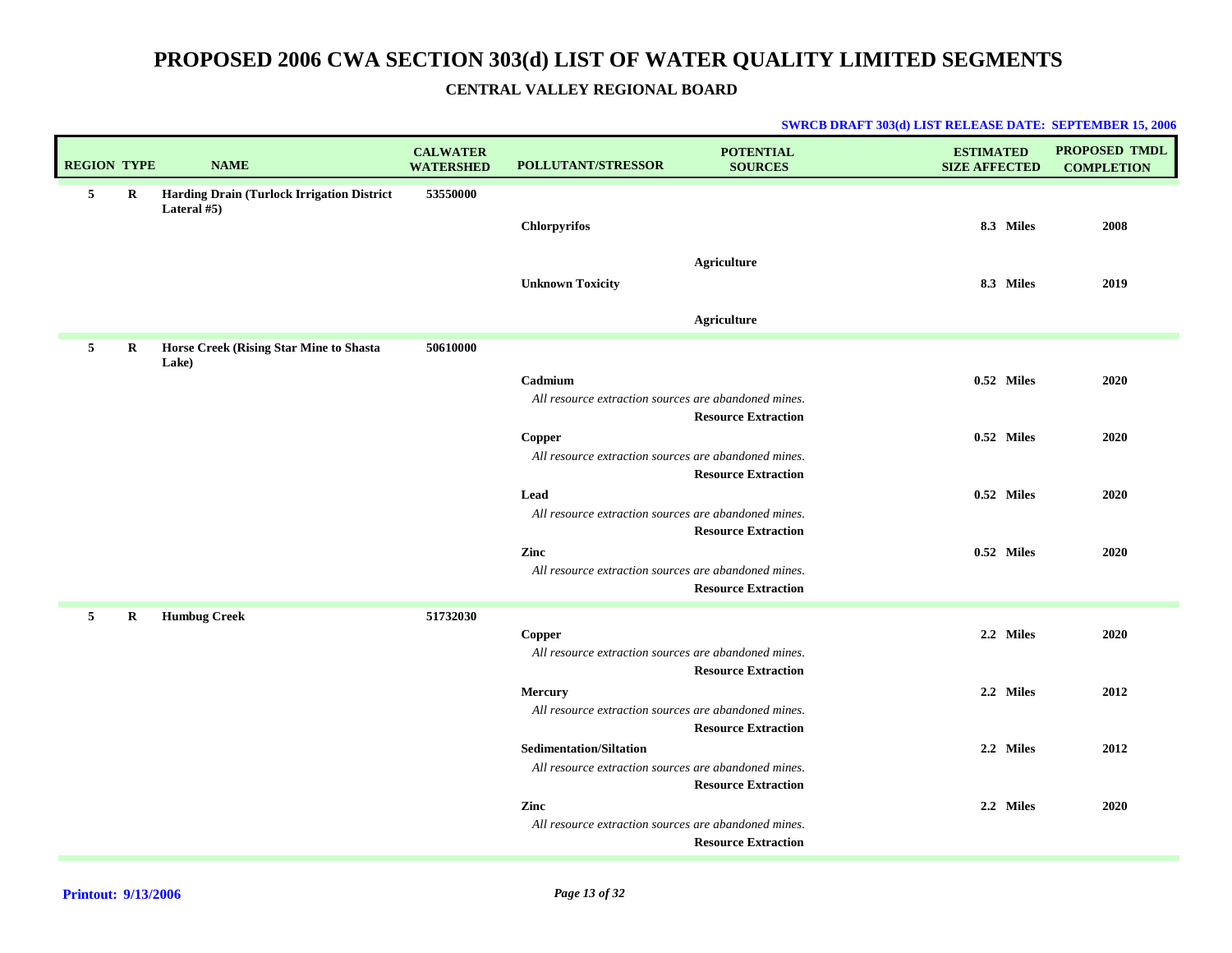# **PROPOSED 2006 CWA SECTION 303(d) LIST OF WATER QUALITY LIMITED SEGMENTS**

### **CENTRAL VALLEY REGIONAL BOARD**

| <b>REGION TYPE</b> |             | <b>NAME</b>                                                                                   | <b>CALWATER</b><br><b>WATERSHED</b> | <b>POLLUTANT/STRESSOR</b>                            | <b>POTENTIAL</b><br><b>SOURCES</b> | <b>ESTIMATED</b><br><b>SIZE AFFECTED</b> | <b>PROPOSED TMDL</b><br><b>COMPLETION</b> |
|--------------------|-------------|-----------------------------------------------------------------------------------------------|-------------------------------------|------------------------------------------------------|------------------------------------|------------------------------------------|-------------------------------------------|
| 5                  | $\mathbf R$ | Ingram Creek (from confluence with<br>Hospital Creek to Hwy 33 crossing)                      | 54110000                            | Pyrethroids                                          |                                    | 2.8 Miles                                | 2019                                      |
|                    |             |                                                                                               |                                     |                                                      | <b>Source Unknown</b>              |                                          |                                           |
| 5                  | R           | Ingram Creek (from confluence with San<br>Joaquin River to confluence with Hospital<br>Creek) | 54110000                            |                                                      |                                    |                                          |                                           |
|                    |             |                                                                                               |                                     | <b>Chlorpyrifos</b>                                  |                                    | 2.1 Miles                                | 2008                                      |
|                    |             |                                                                                               |                                     |                                                      | <b>Agricultural Return Flows</b>   |                                          |                                           |
|                    |             |                                                                                               |                                     | <b>Diazinon</b>                                      |                                    | 2.1 Miles                                | 2008                                      |
|                    |             |                                                                                               |                                     |                                                      | <b>Agricultural Return Flows</b>   |                                          |                                           |
|                    |             |                                                                                               |                                     | Pyrethroids                                          |                                    | 2.1 Miles                                | 2019                                      |
|                    |             |                                                                                               |                                     |                                                      | <b>Source Unknown</b>              |                                          |                                           |
| $5^{\circ}$        | $\mathbf R$ | <b>Jack Slough</b>                                                                            | 51540000                            |                                                      |                                    |                                          |                                           |
|                    |             |                                                                                               |                                     | <b>Diazinon</b>                                      | <b>Agriculture</b>                 | 14 Miles                                 | 2008                                      |
|                    |             |                                                                                               |                                     |                                                      |                                    |                                          |                                           |
| $5^{\circ}$        | $\bf{R}$    | <b>James Creek</b>                                                                            | 51224010                            | <b>Mercury</b>                                       |                                    | 6.3 Miles                                | 2015                                      |
|                    |             |                                                                                               |                                     | Resource extraction sources are abandoned mines.     |                                    |                                          |                                           |
|                    |             |                                                                                               |                                     | <b>Nickel</b>                                        | <b>Resource Extraction</b>         | 6.3 Miles                                | 2020                                      |
|                    |             |                                                                                               |                                     | Resource extraction sources are abandoned mines.     |                                    |                                          |                                           |
|                    |             |                                                                                               |                                     |                                                      | <b>Resource Extraction</b>         |                                          |                                           |
| 5                  | $\bf R$     | <b>Kanaka Creek</b>                                                                           | 51742022                            | <b>Arsenic</b>                                       |                                    | 9.7 Miles                                | 2020                                      |
|                    |             |                                                                                               |                                     | All resource extraction sources are abandoned mines. | <b>Resource Extraction</b>         |                                          |                                           |
|                    |             |                                                                                               |                                     |                                                      |                                    |                                          |                                           |
| 5                  | L           | <b>Kaweah Lake</b>                                                                            | 55344010                            | Mercury                                              |                                    | 1702 Acres                               | 2019                                      |
|                    |             |                                                                                               |                                     |                                                      | <b>Source Unknown</b>              |                                          |                                           |
|                    |             |                                                                                               |                                     |                                                      |                                    |                                          |                                           |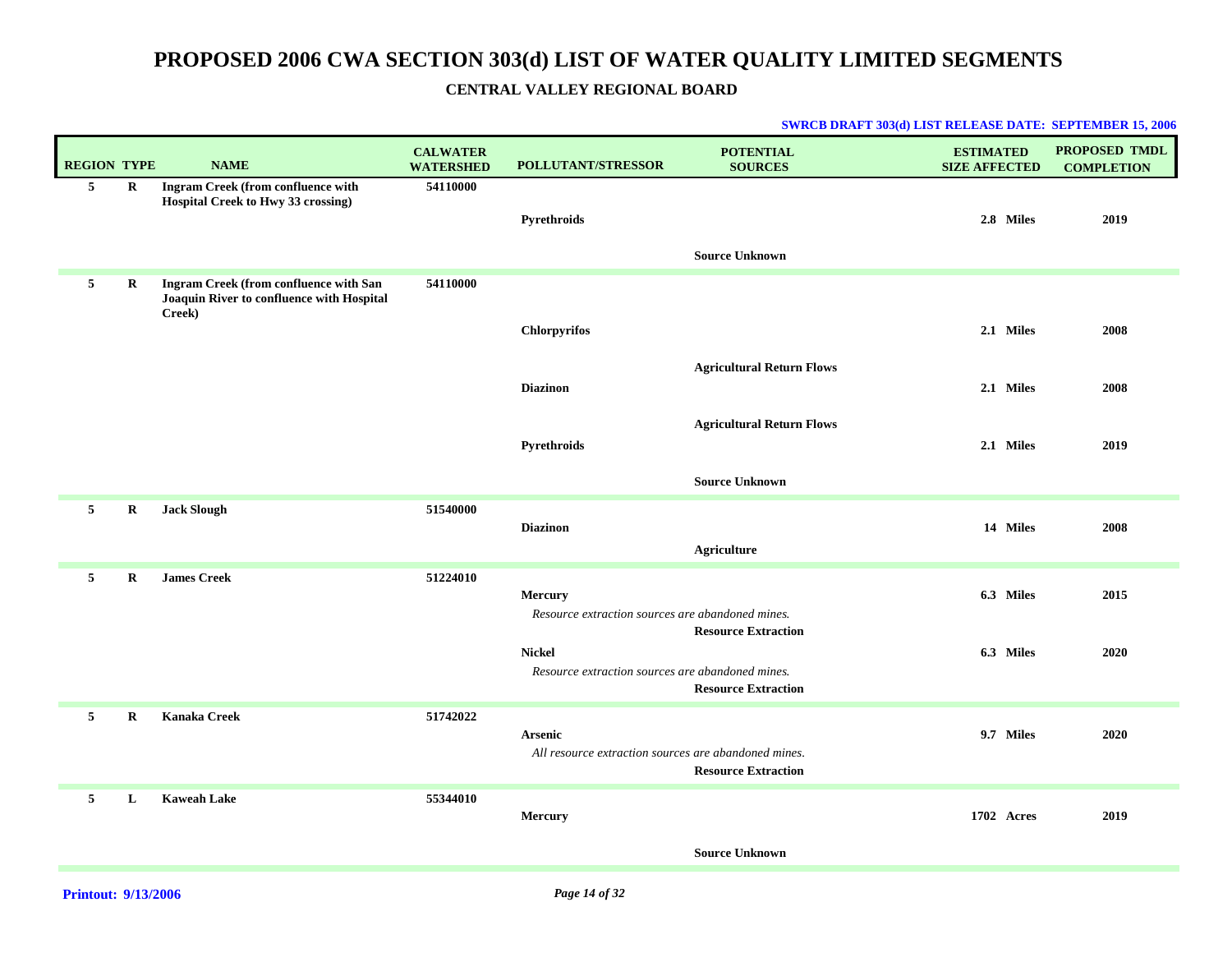| <b>REGION TYPE</b> |          | <b>NAME</b>                                                        | <b>CALWATER</b><br><b>WATERSHED</b> | <b>POLLUTANT/STRESSOR</b>                                      | <b>POTENTIAL</b><br><b>SOURCES</b> | <b>ESTIMATED</b><br><b>SIZE AFFECTED</b> | <b>PROPOSED TMDL</b><br><b>COMPLETION</b> |
|--------------------|----------|--------------------------------------------------------------------|-------------------------------------|----------------------------------------------------------------|------------------------------------|------------------------------------------|-------------------------------------------|
| 5                  | L        | <b>Keswick Reservoir (portion downstream</b><br>from Spring Creek) | 52440013                            |                                                                |                                    |                                          |                                           |
|                    |          |                                                                    |                                     | Cadmium                                                        |                                    | 135 Acres                                | 2020                                      |
|                    |          |                                                                    |                                     |                                                                | <b>Resource Extraction</b>         |                                          |                                           |
|                    |          |                                                                    |                                     | Copper                                                         |                                    | 135 Acres                                | 2020                                      |
|                    |          |                                                                    |                                     |                                                                | <b>Resource Extraction</b>         |                                          |                                           |
|                    |          |                                                                    |                                     | Zinc                                                           |                                    | 135 Acres                                | 2020                                      |
|                    |          |                                                                    |                                     |                                                                | <b>Resource Extraction</b>         |                                          |                                           |
| 5                  | R        | Kings River, Lower (Island Weir to Stinson<br>and Empire Weirs)    | 55190000                            |                                                                |                                    |                                          |                                           |
|                    |          |                                                                    |                                     | <b>Electrical Conductivity</b>                                 |                                    | 36 Miles                                 | 2015                                      |
|                    |          |                                                                    |                                     |                                                                | Agriculture                        |                                          |                                           |
|                    |          |                                                                    |                                     | Molybdenum                                                     |                                    | 36 Miles                                 | 2015                                      |
|                    |          |                                                                    |                                     |                                                                | <b>Agriculture</b>                 |                                          |                                           |
|                    |          |                                                                    |                                     | <b>Toxaphene</b>                                               |                                    | 36 Miles                                 | 2015                                      |
|                    |          |                                                                    |                                     |                                                                | Agriculture                        |                                          |                                           |
| $5^{\circ}$        | $\bf{R}$ | Little Backbone Creek, Lower                                       | 50620010                            | <b>Acid Mine Drainage</b>                                      |                                    | 0.95 Miles                               | 2020                                      |
|                    |          |                                                                    |                                     |                                                                | <b>Resource Extraction</b>         |                                          |                                           |
|                    |          |                                                                    |                                     | Cadmium                                                        |                                    | 0.95 Miles                               | 2020                                      |
|                    |          |                                                                    |                                     | All resource extraction sources are abandoned mines.           |                                    |                                          |                                           |
|                    |          |                                                                    |                                     |                                                                | <b>Resource Extraction</b>         |                                          |                                           |
|                    |          |                                                                    |                                     | Copper<br>All resource extraction sources are abandoned mines. |                                    | 0.95 Miles                               | 2020                                      |
|                    |          |                                                                    |                                     |                                                                | <b>Resource Extraction</b>         |                                          |                                           |
|                    |          |                                                                    |                                     | Zinc                                                           |                                    | 0.95 Miles                               | 2020                                      |
|                    |          |                                                                    |                                     | All resource extraction sources are abandoned mines.           | <b>Resource Extraction</b>         |                                          |                                           |
|                    |          |                                                                    |                                     |                                                                |                                    |                                          |                                           |
| 5                  | $\bf{R}$ | Little Cow Creek (downstream from<br><b>Afterthought Mine)</b>     | 50733023                            |                                                                |                                    |                                          |                                           |
|                    |          |                                                                    |                                     | Cadmium                                                        |                                    | 1.1 Miles                                | 2020                                      |
|                    |          |                                                                    |                                     | Resource extraction sources are abandoned mines.               | <b>Resource Extraction</b>         |                                          |                                           |
|                    |          |                                                                    |                                     |                                                                |                                    |                                          |                                           |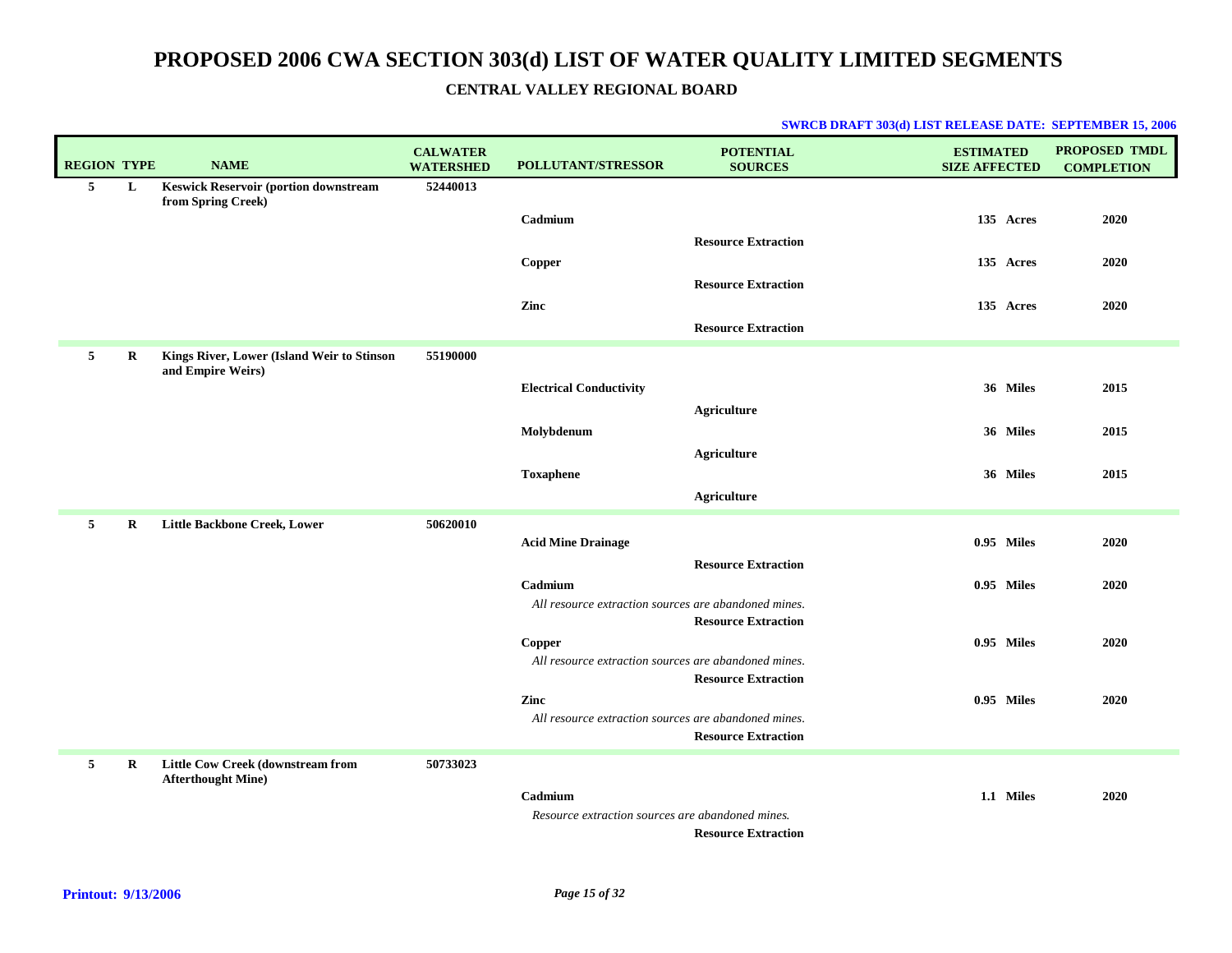| <b>REGION TYPE</b> |             | <b>NAME</b>                       | <b>CALWATER</b><br><b>WATERSHED</b> | POLLUTANT/STRESSOR                                         | <b>POTENTIAL</b><br><b>SOURCES</b>           | <b>ESTIMATED</b><br><b>SIZE AFFECTED</b> | <b>PROPOSED TMDL</b><br><b>COMPLETION</b> |
|--------------------|-------------|-----------------------------------|-------------------------------------|------------------------------------------------------------|----------------------------------------------|------------------------------------------|-------------------------------------------|
|                    |             |                                   |                                     | Copper<br>Resource extraction sources are abandoned mines. | <b>Resource Extraction</b>                   | 1.1 Miles                                | 2020                                      |
|                    |             |                                   |                                     | Zinc<br>Resource extraction sources are abandoned mines.   | <b>Resource Extraction</b>                   | 1.1 Miles                                | 2020                                      |
| 5                  | R           | <b>Little Deer Creek</b>          | 51720012                            | Mercury                                                    | <b>Resource Extraction</b>                   | 4.1 Miles                                | 2012                                      |
| 5                  | $\bf R$     | <b>Little Grizzly Creek</b>       | 51854031                            | Copper                                                     |                                              | 9.4 Miles                                | 2020                                      |
|                    |             |                                   |                                     | Zinc                                                       | <b>Mine Tailings</b><br><b>Mine Tailings</b> | 9.4 Miles                                | 2020                                      |
| $5^{\circ}$        | $\bf R$     | <b>Lone Tree Creek</b>            | 53140000                            | Ammonia                                                    | <b>Dairies</b>                               | 15 Miles                                 | 2020                                      |
|                    |             |                                   |                                     | <b>BOD, Biochemical oxygen demand</b>                      | <b>Dairies</b>                               | 15 Miles                                 | 2020                                      |
|                    |             |                                   |                                     | <b>Electrical Conductivity</b>                             | <b>Dairies</b>                               | 15 Miles                                 | 2020                                      |
| 5                  | L           | <b>Lower Bear River Reservoir</b> | 53260043                            | Copper                                                     |                                              | 725 Acres                                | 2019                                      |
|                    |             |                                   |                                     |                                                            | <b>Source Unknown</b>                        |                                          |                                           |
| 5                  | $\mathbf R$ | <b>Main Drainage Canal</b>        | 52040000                            | <b>Diazinon</b>                                            |                                              | 9.2 Miles                                | 2019                                      |
|                    |             |                                   |                                     |                                                            | <b>Source Unknown</b>                        |                                          |                                           |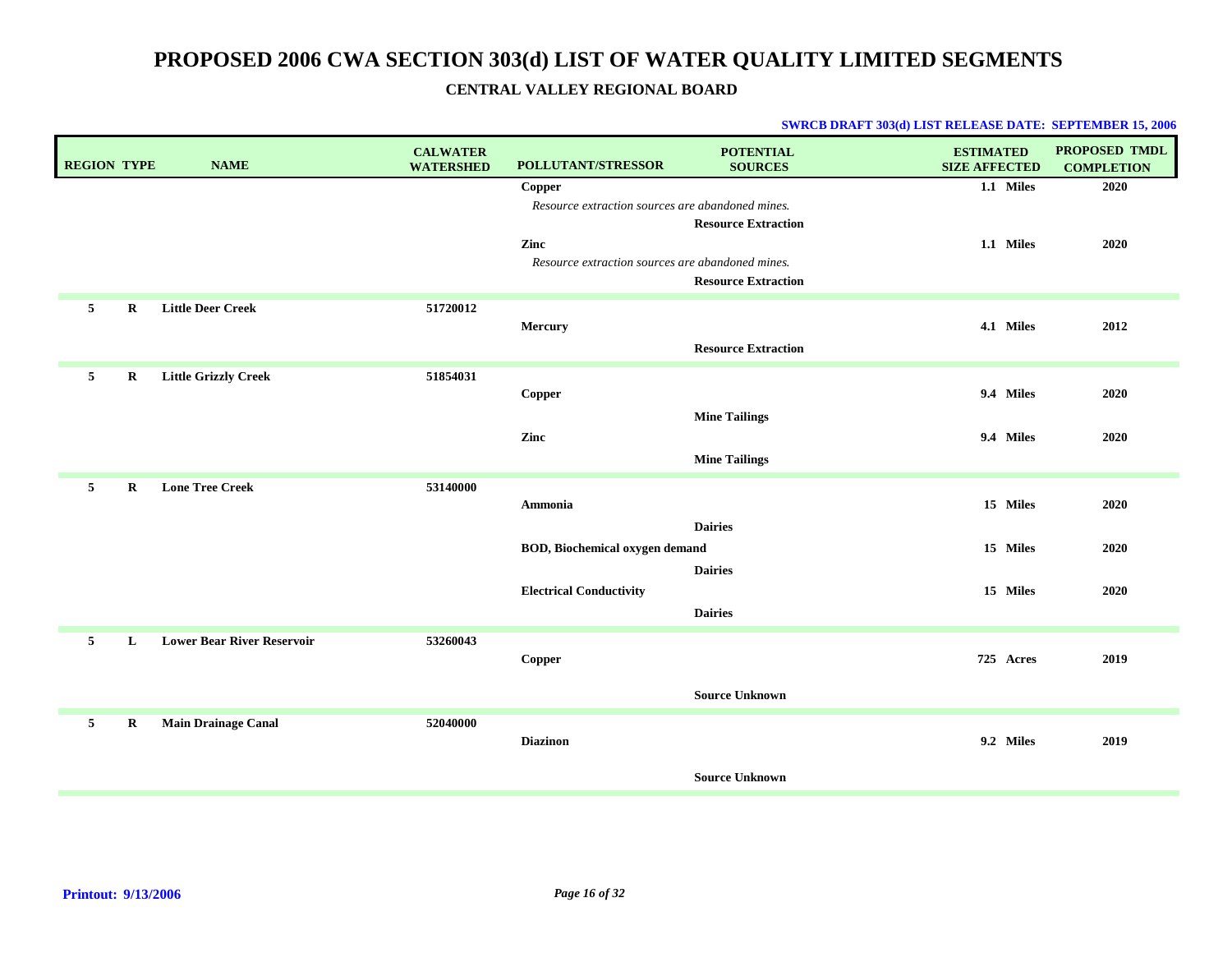| <b>REGION TYPE</b> |         | <b>NAME</b>                                                 | <b>CALWATER</b><br><b>WATERSHED</b> | POLLUTANT/STRESSOR                                   | <b>POTENTIAL</b><br><b>SOURCES</b> | <b>ESTIMATED</b><br><b>SIZE AFFECTED</b> | <b>PROPOSED TMDL</b><br><b>COMPLETION</b> |
|--------------------|---------|-------------------------------------------------------------|-------------------------------------|------------------------------------------------------|------------------------------------|------------------------------------------|-------------------------------------------|
| $5\overline{ }$    | $\bf R$ | <b>Marsh Creek (Dunn Creek to Marsh Creek</b><br>Reservoir) | 54300023                            |                                                      |                                    |                                          |                                           |
|                    |         |                                                             |                                     | <b>Mercury</b>                                       |                                    | 11 Miles                                 | 2019                                      |
|                    |         |                                                             |                                     | All resource extraction sources are abandoned mines. |                                    |                                          |                                           |
|                    |         |                                                             |                                     |                                                      | <b>Resource Extraction</b>         |                                          |                                           |
|                    |         |                                                             |                                     | <b>Metals</b>                                        |                                    | 11 Miles                                 | 2020                                      |
|                    |         |                                                             |                                     | All resource extraction sources are abandoned mines. |                                    |                                          |                                           |
|                    |         |                                                             |                                     |                                                      | <b>Resource Extraction</b>         |                                          |                                           |
| 5                  | R       | Marsh Creek (Marsh Creek Reservoir to<br>San Joaquin River) | 54400000                            |                                                      |                                    |                                          |                                           |
|                    |         |                                                             |                                     | Mercury                                              |                                    | 10 Miles                                 | 2013                                      |
|                    |         |                                                             |                                     | All resource extraction sources are abandoned mines. |                                    |                                          |                                           |
|                    |         |                                                             |                                     |                                                      | <b>Resource Extraction</b>         |                                          |                                           |
| 5                  | L       | <b>Marsh Creek Reservoir</b>                                | 54300023                            |                                                      |                                    |                                          |                                           |
|                    |         |                                                             |                                     | Mercury                                              |                                    | 278 Acres                                | 2013                                      |
|                    |         |                                                             |                                     |                                                      | <b>Resource Extraction</b>         |                                          |                                           |
| $\mathbf{5}$       | R       | Merced River, Lower (McSwain Reservoir                      | 53550000                            |                                                      |                                    |                                          |                                           |
|                    |         | to San Joaquin River)                                       |                                     |                                                      |                                    |                                          |                                           |
|                    |         |                                                             |                                     | <b>Chlorpyrifos</b>                                  |                                    | 50 Miles                                 | 2008                                      |
|                    |         |                                                             |                                     |                                                      |                                    |                                          |                                           |
|                    |         |                                                             |                                     |                                                      | <b>Agriculture</b>                 |                                          |                                           |
|                    |         |                                                             |                                     | <b>Diazinon</b>                                      |                                    | 50 Miles                                 | 2008                                      |
|                    |         |                                                             |                                     |                                                      | <b>Agriculture</b>                 |                                          |                                           |
|                    |         |                                                             |                                     | <b>Group A Pesticides</b>                            |                                    | 50 Miles                                 | 2011                                      |
|                    |         |                                                             |                                     |                                                      |                                    |                                          |                                           |
|                    |         |                                                             |                                     |                                                      | <b>Agriculture</b>                 |                                          |                                           |
|                    |         |                                                             |                                     | Mercury                                              |                                    | 50 Miles                                 | 2019                                      |
|                    |         |                                                             |                                     |                                                      |                                    |                                          |                                           |
|                    |         |                                                             |                                     |                                                      | <b>Source Unknown</b>              |                                          |                                           |
| 5                  | R       | <b>Middle River</b>                                         | 54400000                            |                                                      |                                    |                                          |                                           |
|                    |         |                                                             |                                     | <b>Low Dissolved Oxygen</b>                          |                                    | 9.7 Miles                                | 2019                                      |
|                    |         |                                                             |                                     |                                                      | Hydromodification                  |                                          |                                           |
|                    |         |                                                             |                                     |                                                      | <b>Source Unknown</b>              |                                          |                                           |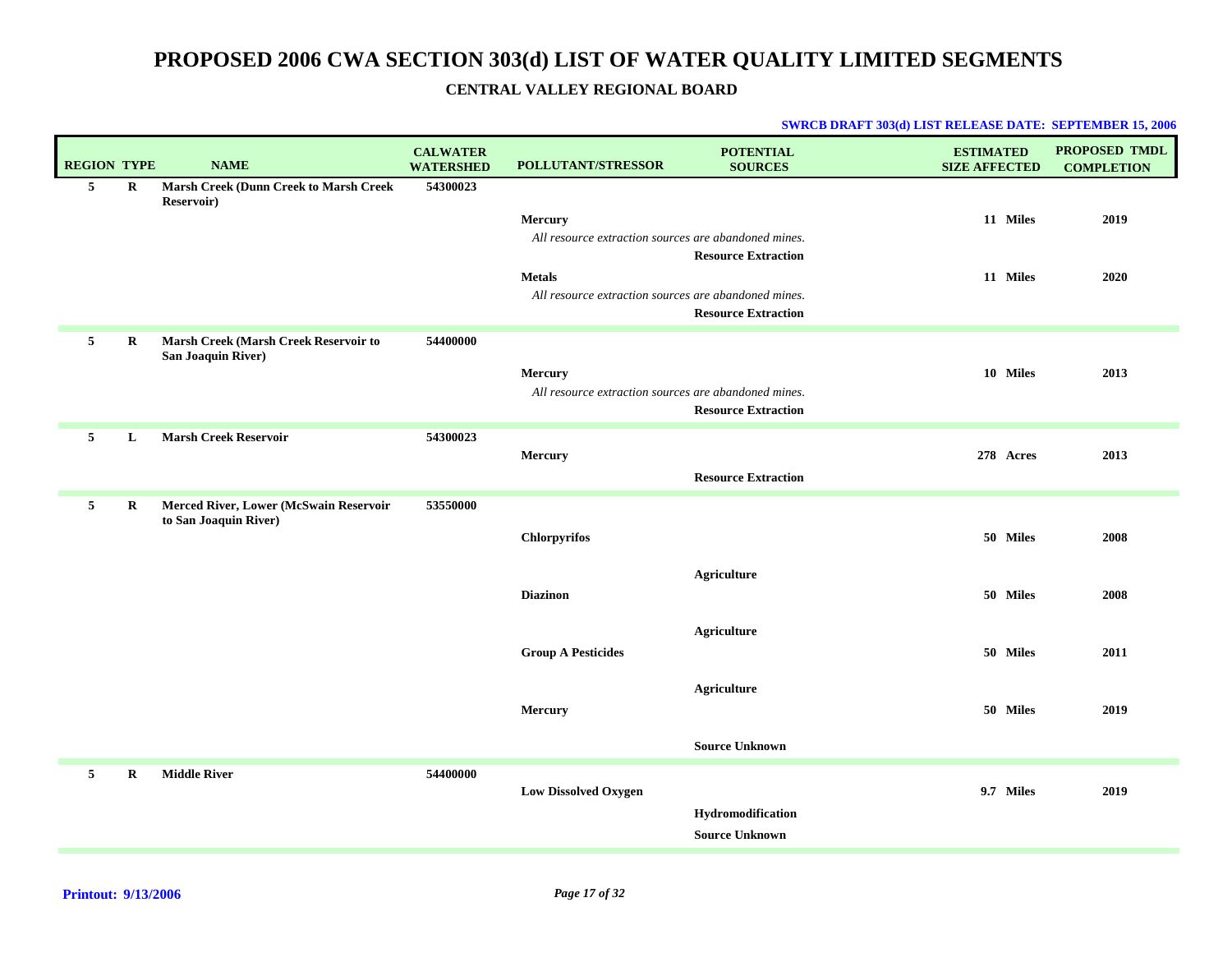| <b>REGION TYPE</b> |             | <b>NAME</b>                                                              | <b>CALWATER</b><br><b>WATERSHED</b> | <b>POLLUTANT/STRESSOR</b>                      | <b>POTENTIAL</b><br><b>SOURCES</b>                                                                                                  | <b>ESTIMATED</b><br><b>SIZE AFFECTED</b> | <b>PROPOSED TMDL</b><br><b>COMPLETION</b> |
|--------------------|-------------|--------------------------------------------------------------------------|-------------------------------------|------------------------------------------------|-------------------------------------------------------------------------------------------------------------------------------------|------------------------------------------|-------------------------------------------|
| 5                  | R           | <b>Mokelumne River, Lower</b>                                            | 54400000                            | Copper                                         |                                                                                                                                     | 29 Miles                                 | 2020                                      |
|                    |             |                                                                          |                                     | Zinc                                           | <b>Resource Extraction</b><br><b>Resource Extraction</b>                                                                            | 29 Miles                                 | 2020                                      |
| 5                  | R           | <b>Mokelumne River, North Fork</b>                                       | 53260014                            | Copper                                         |                                                                                                                                     | 43 Miles                                 | 2019                                      |
|                    |             |                                                                          |                                     |                                                | <b>Source Unknown</b>                                                                                                               |                                          |                                           |
| 5                  | $\bf R$     | Mormon Slough (Commerce Street to<br><b>Stockton Deep Water Channel)</b> | 54400000                            |                                                |                                                                                                                                     |                                          |                                           |
|                    |             |                                                                          |                                     | <b>Organic Enrichment/Low Dissolved Oxygen</b> |                                                                                                                                     | 0.93 Miles                               | 2008                                      |
|                    |             |                                                                          |                                     |                                                | <b>Urban Runoff/Storm Sewers</b>                                                                                                    |                                          |                                           |
|                    |             |                                                                          |                                     | Pathogens                                      |                                                                                                                                     | 0.93 Miles                               | 2008                                      |
|                    |             |                                                                          |                                     |                                                | <b>Urban Runoff/Storm Sewers</b><br><b>Recreational and Tourism Activities (non-boating)</b>                                        |                                          |                                           |
| 5                  | $\bf R$     | <b>Mormon Slough (Stockton Diverting Canal</b><br>to Commerce Street)    | 53130000                            |                                                |                                                                                                                                     |                                          |                                           |
|                    |             |                                                                          |                                     | <b>Pathogens</b>                               |                                                                                                                                     | 5.2 Miles                                | 2008                                      |
|                    |             |                                                                          |                                     |                                                | <b>Urban Runoff/Storm Sewers</b><br><b>Recreational and Tourism Activities (non-boating)</b>                                        |                                          |                                           |
| 5                  | $\mathbf R$ | <b>Morrison Creek</b>                                                    | 51911000                            | <b>Chlorpyrifos</b>                            |                                                                                                                                     | 26 Miles                                 | 2019                                      |
|                    |             |                                                                          |                                     |                                                | This chlorpyrifos listing on applies to the area of Morrison Creek from Elk Grove-Florin Rd to Beach Lake.<br><b>Source Unknown</b> |                                          |                                           |
| 5                  | $\mathbf R$ | Mosher Slough (downstream of I-5)                                        | 54400000                            | <b>Organic Enrichment/Low Dissolved Oxygen</b> |                                                                                                                                     | 1.3 Miles                                | 2008                                      |
|                    |             |                                                                          |                                     |                                                | <b>Urban Runoff/Storm Sewers</b>                                                                                                    |                                          |                                           |
|                    |             |                                                                          |                                     | <b>Pathogens</b>                               | <b>Urban Runoff/Storm Sewers</b>                                                                                                    | 1.3 Miles                                | 2008                                      |
|                    |             |                                                                          |                                     |                                                |                                                                                                                                     |                                          |                                           |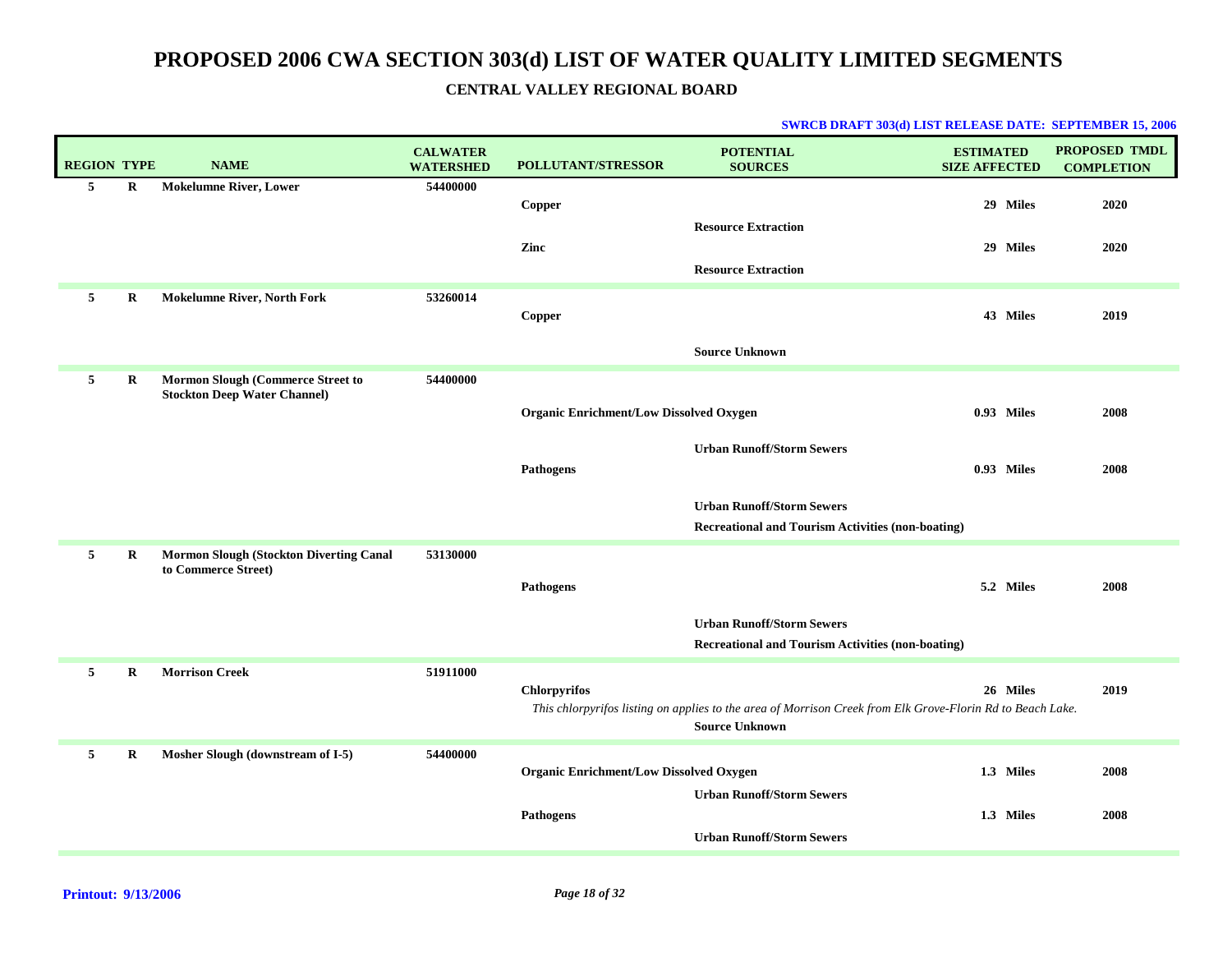| <b>REGION TYPE</b> |         | <b>NAME</b>                                                                                              | <b>CALWATER</b><br><b>WATERSHED</b> | <b>POLLUTANT/STRESSOR</b>                          | <b>POTENTIAL</b><br><b>SOURCES</b>              | <b>ESTIMATED</b><br><b>SIZE AFFECTED</b> | <b>PROPOSED TMDL</b><br><b>COMPLETION</b> |
|--------------------|---------|----------------------------------------------------------------------------------------------------------|-------------------------------------|----------------------------------------------------|-------------------------------------------------|------------------------------------------|-------------------------------------------|
| 5                  | $\bf R$ | Mosher Slough (upstream of I-5)                                                                          | 54400000                            |                                                    |                                                 |                                          |                                           |
|                    |         |                                                                                                          |                                     | <b>Pathogens</b>                                   | <b>Urban Runoff/Storm Sewers</b>                | 3.5 Miles                                | 2008                                      |
|                    |         |                                                                                                          |                                     |                                                    |                                                 |                                          |                                           |
| 5                  | R       | <b>Mud Slough</b>                                                                                        | 54120000                            | <b>Boron</b>                                       |                                                 | 13 Miles                                 | 2008                                      |
|                    |         |                                                                                                          |                                     |                                                    | <b>Agriculture</b>                              |                                          |                                           |
|                    |         |                                                                                                          |                                     | <b>Electrical Conductivity</b>                     |                                                 | 13 Miles                                 | 2008                                      |
|                    |         |                                                                                                          |                                     |                                                    | <b>Agriculture</b>                              |                                          |                                           |
|                    |         |                                                                                                          |                                     | <b>Pesticides</b>                                  |                                                 | 13 Miles                                 | 2019                                      |
|                    |         |                                                                                                          |                                     |                                                    | <b>Agriculture</b>                              |                                          |                                           |
|                    |         |                                                                                                          |                                     | <b>Unknown Toxicity</b>                            |                                                 | 13 Miles                                 | 2019                                      |
|                    |         |                                                                                                          |                                     |                                                    | <b>Agriculture</b>                              |                                          |                                           |
| 5                  | L       | Natoma, Lake                                                                                             | 51921000                            |                                                    |                                                 |                                          |                                           |
|                    |         |                                                                                                          |                                     | Mercury                                            |                                                 | 485 Acres                                | 2019                                      |
|                    |         |                                                                                                          |                                     |                                                    | <b>Source Unknown</b>                           |                                          |                                           |
| 5                  | R       | Natomas East Main Drainage Canal (aka<br>Steelhead Creek, downstream of confluence<br>with Arcade Creek) | 51921000                            |                                                    |                                                 |                                          |                                           |
|                    |         |                                                                                                          |                                     | <b>Diazinon</b>                                    |                                                 | 3.5 Miles                                | 2008                                      |
|                    |         |                                                                                                          |                                     | The agricultural source is from aerial deposition. |                                                 |                                          |                                           |
|                    |         |                                                                                                          |                                     |                                                    | Agriculture<br><b>Urban Runoff/Storm Sewers</b> |                                          |                                           |
|                    |         |                                                                                                          |                                     | <b>PCBs</b> (Polychlorinated biphenyls)            |                                                 | 3.5 Miles                                | 2020                                      |
|                    |         |                                                                                                          |                                     |                                                    | <b>Industrial Point Sources</b>                 |                                          |                                           |
|                    |         |                                                                                                          |                                     |                                                    | <b>Agriculture</b>                              |                                          |                                           |
|                    |         |                                                                                                          |                                     |                                                    | <b>Urban Runoff/Storm Sewers</b>                |                                          |                                           |
| $\mathbf{5}$       | R       | Natomas East Main Drainage Canal (aka<br>Steelhead Creek, upstream of confluence<br>with Arcade Creek)   | 51921000                            |                                                    |                                                 |                                          |                                           |
|                    |         |                                                                                                          |                                     | <b>PCBs</b> (Polychlorinated biphenyls)            |                                                 | 12 Miles                                 | 2020                                      |
|                    |         |                                                                                                          |                                     |                                                    | <b>Industrial Point Sources</b>                 |                                          |                                           |
|                    |         |                                                                                                          |                                     |                                                    | Agriculture<br><b>Urban Runoff/Storm Sewers</b> |                                          |                                           |
|                    |         |                                                                                                          |                                     |                                                    |                                                 |                                          |                                           |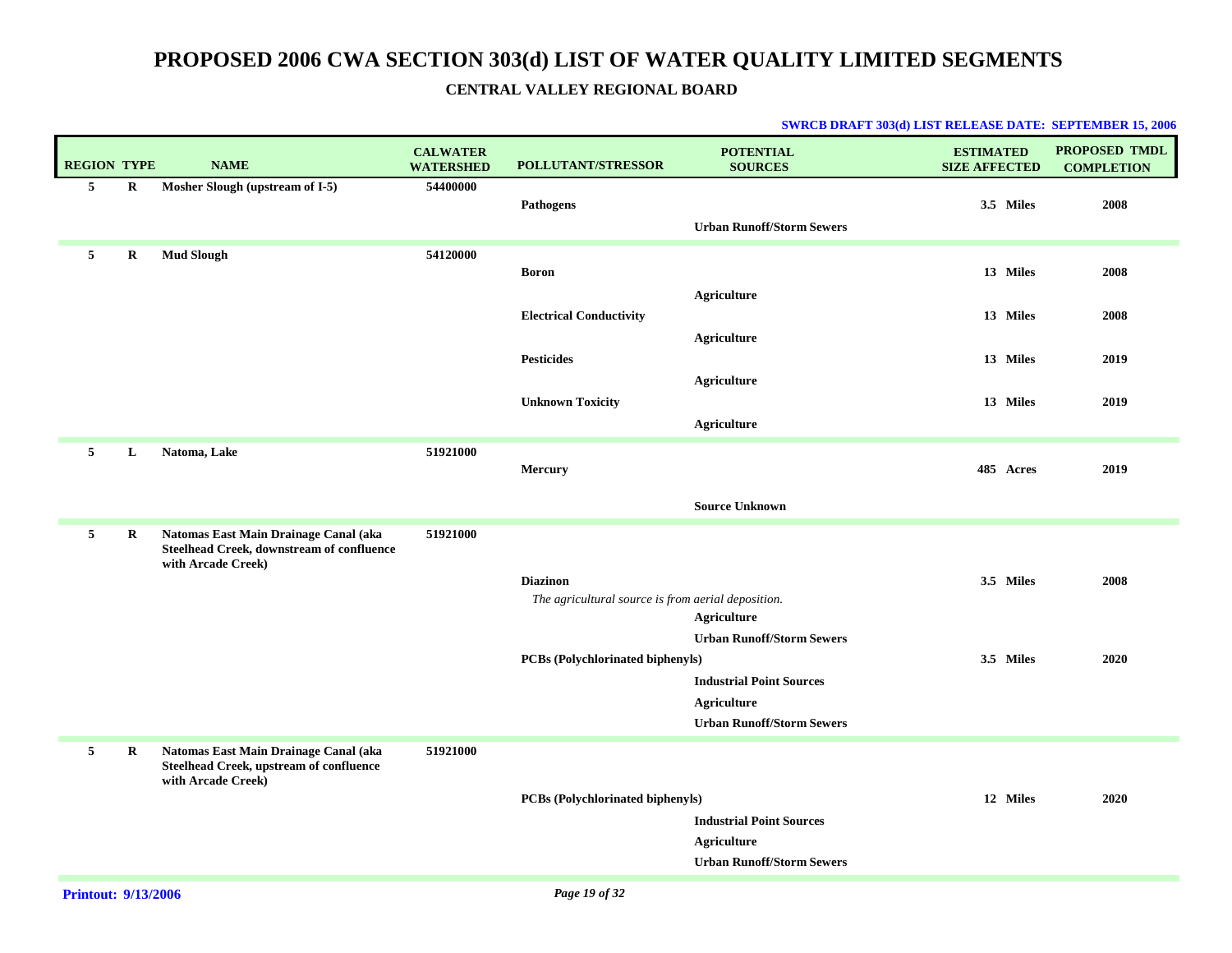| <b>REGION TYPE</b> |             | <b>NAME</b>                                                     | <b>CALWATER</b><br><b>WATERSHED</b> | POLLUTANT/STRESSOR                        | <b>POTENTIAL</b><br><b>SOURCES</b>                                                                                                                | <b>ESTIMATED</b><br><b>SIZE AFFECTED</b> | PROPOSED TMDL<br><b>COMPLETION</b> |
|--------------------|-------------|-----------------------------------------------------------------|-------------------------------------|-------------------------------------------|---------------------------------------------------------------------------------------------------------------------------------------------------|------------------------------------------|------------------------------------|
| 5                  | $\bf R$     | Newman Wasteway                                                 | 54120000                            | <b>Chlorpyrifos</b>                       |                                                                                                                                                   | 8.3 Miles                                | 2008                               |
|                    |             |                                                                 |                                     | <b>Diazinon</b>                           | <b>Agriculture</b><br>Agriculture                                                                                                                 | 8.3 Miles                                | 2008                               |
| 5                  | $\mathbf R$ | <b>Oak Run Creek</b>                                            | 50733000                            | <b>Fecal Coliform</b>                     | <b>Combined Sewer Overflow</b><br><b>Agriculture</b><br><b>Grazing-Related Sources</b><br><b>Pasture Grazing-Upland</b><br><b>Natural Sources</b> | 5.6 Miles                                | 2012                               |
| $5\overline{5}$    | $\bf R$     | Old River (San Joaquin River to Delta-<br><b>Mendota Canal)</b> | 54400000                            | <b>Low Dissolved Oxygen</b>               | Hydromodification<br><b>Source Unknown</b>                                                                                                        | 15 Miles                                 | 2019                               |
| 5                  | $\mathbf R$ | Orestimba Creek (above Kilburn Road)                            | 54110000                            | Azinphos-methyl (Guthion)                 |                                                                                                                                                   | 9.1 Miles                                | 2008                               |
|                    |             |                                                                 |                                     | Chlorpyrifos                              | <b>Agriculture</b>                                                                                                                                | 9.1 Miles                                | 2008                               |
|                    |             |                                                                 |                                     | $\bf DDE$<br>Historical agricultural use. | <b>Agriculture</b><br><b>Agriculture</b>                                                                                                          | 9.1 Miles                                | 2011                               |
|                    |             |                                                                 |                                     | <b>Diazinon</b>                           |                                                                                                                                                   | 9.1 Miles                                | 2008                               |
|                    |             |                                                                 |                                     |                                           | <b>Agriculture</b>                                                                                                                                |                                          |                                    |
| 5                  | $\bf R$     | Orestimba Creek (below Kilburn Road)                            | 54110000                            | <b>Azinphos-methyl (Guthion)</b>          |                                                                                                                                                   | 2.7 Miles                                | 2008                               |
|                    |             |                                                                 |                                     |                                           | <b>Agriculture</b>                                                                                                                                |                                          |                                    |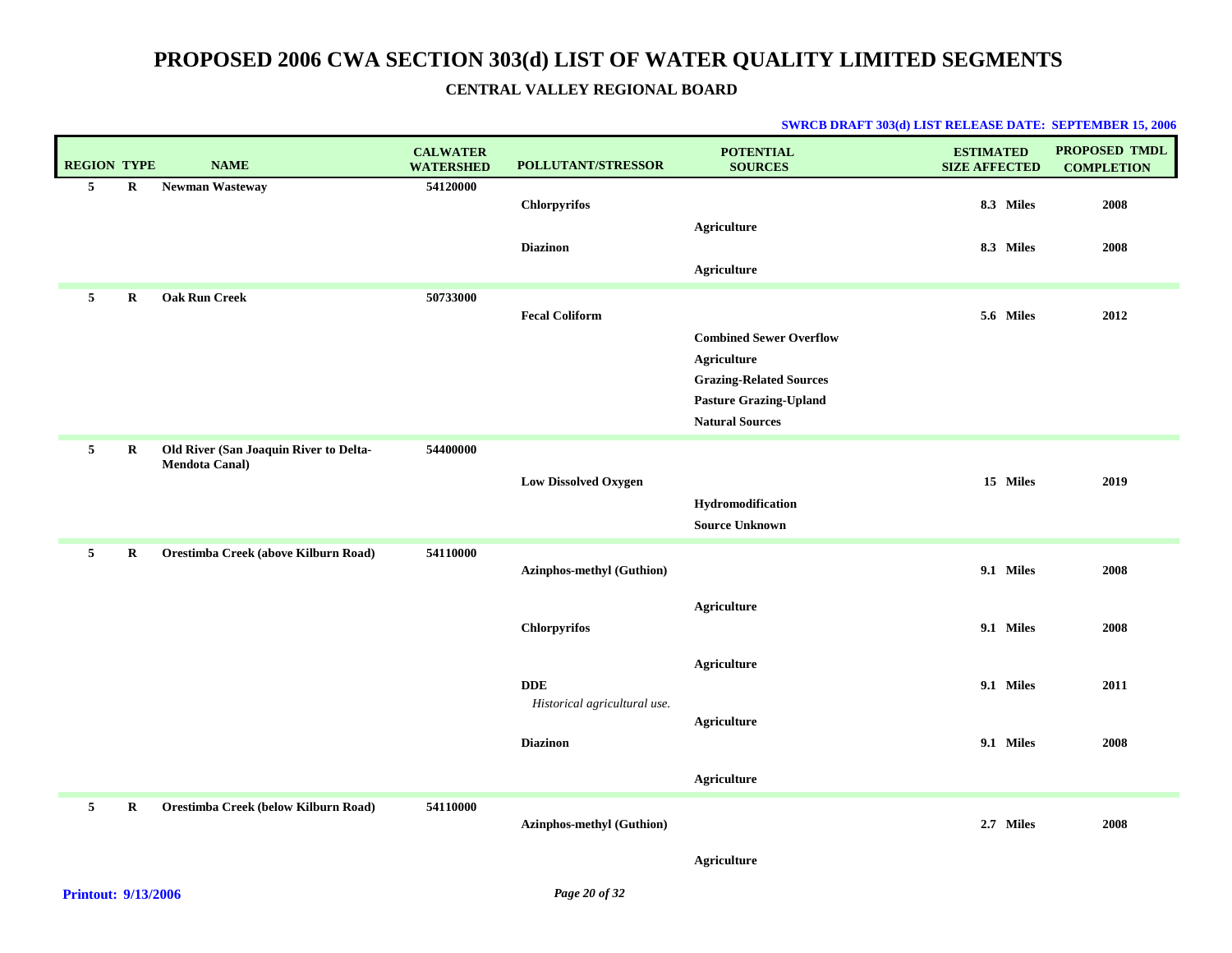| <b>REGION TYPE</b> |             | <b>NAME</b>                            | <b>CALWATER</b><br><b>WATERSHED</b> | POLLUTANT/STRESSOR                                   | <b>POTENTIAL</b><br><b>SOURCES</b>                             | <b>ESTIMATED</b><br><b>SIZE AFFECTED</b> | PROPOSED TMDL<br><b>COMPLETION</b> |
|--------------------|-------------|----------------------------------------|-------------------------------------|------------------------------------------------------|----------------------------------------------------------------|------------------------------------------|------------------------------------|
|                    |             |                                        |                                     | <b>Chlorpyrifos</b>                                  |                                                                | 2.7 Miles                                | 2008                               |
|                    |             |                                        |                                     | <b>DDE</b>                                           | Agriculture                                                    | 2.7 Miles                                | 2011                               |
|                    |             |                                        |                                     | <b>Diazinon</b>                                      | <b>Agriculture</b>                                             | 2.7 Miles                                | 2008                               |
|                    |             |                                        |                                     | <b>Sediment Toxicity</b>                             | <b>Agriculture</b>                                             | 2.7 Miles                                | 2019                               |
|                    |             |                                        |                                     | <b>Unknown Toxicity</b>                              | <b>Source Unknown</b>                                          | 2.7 Miles                                | 2019                               |
|                    |             |                                        |                                     |                                                      | <b>Agriculture</b>                                             |                                          |                                    |
| 5 <sub>5</sub>     | R           | Panoche Creek (Silver Creek to Belmont | 55112000                            |                                                      |                                                                |                                          |                                    |
|                    |             | Avenue)                                |                                     | Mercury                                              |                                                                | 18 Miles                                 | 2020                               |
|                    |             |                                        |                                     | All resource extraction sources are abandoned mines. |                                                                |                                          |                                    |
|                    |             |                                        |                                     | <b>Sedimentation/Siltation</b>                       | <b>Resource Extraction</b>                                     | 18 Miles                                 | 2007                               |
|                    |             |                                        |                                     |                                                      |                                                                |                                          |                                    |
|                    |             |                                        |                                     |                                                      | Agriculture                                                    |                                          |                                    |
|                    |             |                                        |                                     |                                                      | Agriculture-grazing                                            |                                          |                                    |
|                    |             |                                        |                                     | Selenium                                             | <b>Highway/Road/Bridge Construction</b>                        | 18 Miles                                 | 2007                               |
|                    |             |                                        |                                     |                                                      |                                                                |                                          |                                    |
|                    |             |                                        |                                     |                                                      | <b>Agriculture</b>                                             |                                          |                                    |
|                    |             |                                        |                                     |                                                      | Agriculture-grazing<br><b>Highway/Road/Bridge Construction</b> |                                          |                                    |
| 5 <sub>1</sub>     | $\mathbf R$ | <b>Pit River</b>                       | 52661080                            |                                                      |                                                                |                                          |                                    |
|                    |             |                                        |                                     | <b>Nutrients</b>                                     |                                                                | 123 Miles                                | 2013                               |
|                    |             |                                        |                                     |                                                      | <b>Agriculture</b><br>Agriculture-grazing                      |                                          |                                    |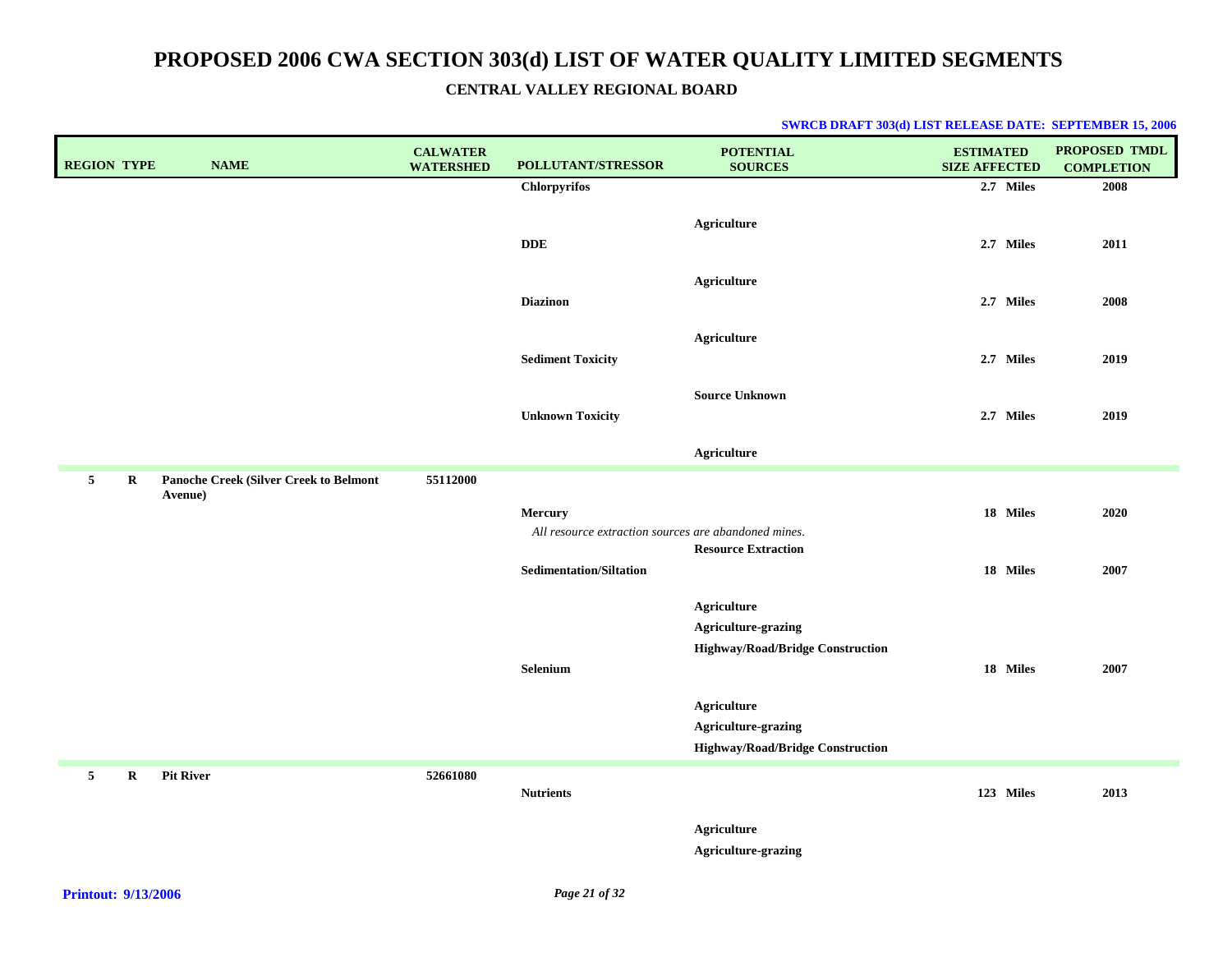| <b>REGION TYPE</b> |             | <b>NAME</b>                                                        | <b>CALWATER</b><br><b>WATERSHED</b> | <b>POLLUTANT/STRESSOR</b>                                       | <b>POTENTIAL</b><br><b>SOURCES</b>                                                                                                                | <b>ESTIMATED</b><br><b>SIZE AFFECTED</b> | PROPOSED TMDL<br><b>COMPLETION</b> |
|--------------------|-------------|--------------------------------------------------------------------|-------------------------------------|-----------------------------------------------------------------|---------------------------------------------------------------------------------------------------------------------------------------------------|------------------------------------------|------------------------------------|
|                    |             |                                                                    |                                     | <b>Organic Enrichment/Low Dissolved Oxygen</b>                  |                                                                                                                                                   | 123 Miles                                | 2013                               |
|                    |             |                                                                    |                                     | Temperature, water                                              | <b>Agriculture</b><br>Agriculture-grazing<br><b>Agriculture</b><br><b>Agriculture-grazing</b>                                                     | 123 Miles                                | 2013                               |
| 5                  | $\bf R$     | <b>Putah Creek (Solano Lake to Putah Creek</b><br>Sinks)           | 51120000                            | Mercury<br>All resource extraction sources are abandoned mines. | <b>Resource Extraction</b><br><b>Source Unknown</b>                                                                                               | 27 Miles                                 | 2015                               |
| 5                  | L           | <b>Rollins Reservoir</b>                                           | 51634033                            | Mercury                                                         | <b>Resource Extraction</b>                                                                                                                        | 774 Acres                                | 2012                               |
| 5                  | $\bf R$     | Sacramento River (Keswick Dam to<br><b>Cottonwood Creek)</b>       | 52440014                            | <b>Unknown Toxicity</b>                                         | <b>Source Unknown</b>                                                                                                                             | 15 Miles                                 | 2019                               |
| 5                  | $\mathbf R$ | <b>Sacramento River (Cottonwood Creek to</b><br><b>Red Bluff</b> ) | 50810000                            | <b>Unknown Toxicity</b>                                         | <b>Source Unknown</b>                                                                                                                             | 16 Miles                                 | 2019                               |
| 5                  | $\bf R$     | <b>Sacramento River (Red Bluff to Knights)</b><br>Landing)         | 50420070                            | <b>Mercury</b><br><b>Unknown Toxicity</b>                       | This mercury listing only applies to the area from Hamilton City downstream to Knights Landing.<br><b>Source Unknown</b><br><b>Source Unknown</b> | 82 Miles<br>82 Miles                     | 2019<br>2019                       |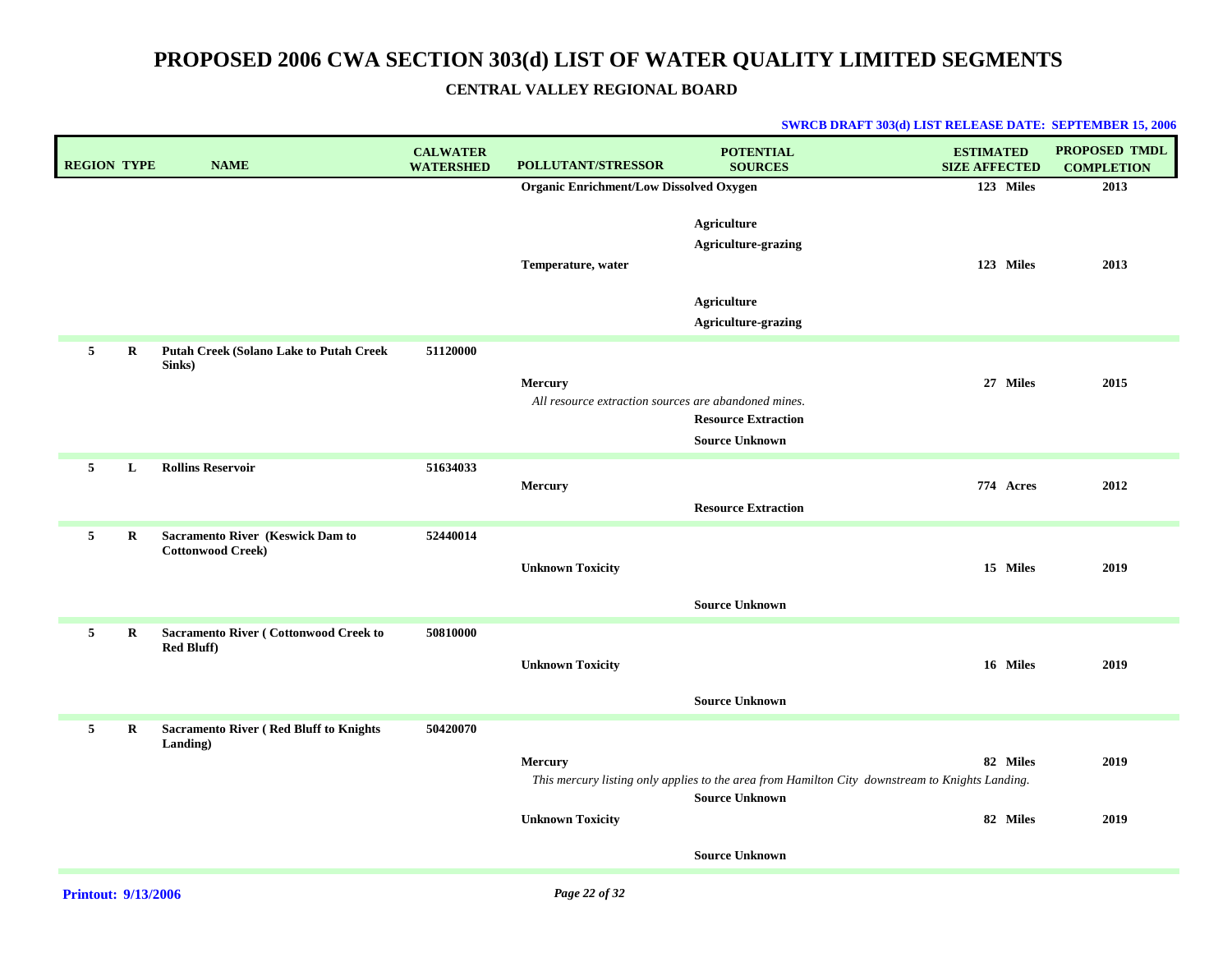| <b>PROPOSED TMDL</b><br><b>COMPLETION</b> |
|-------------------------------------------|
|                                           |
| 2010                                      |
|                                           |
| 2019                                      |
|                                           |
|                                           |
|                                           |
| 2020                                      |
|                                           |
|                                           |
| 2008                                      |
|                                           |
| 2008                                      |
|                                           |
|                                           |
| 2008                                      |
|                                           |
| 2008                                      |
|                                           |
| 2019                                      |
|                                           |
|                                           |
|                                           |
| 2020                                      |
|                                           |
|                                           |
|                                           |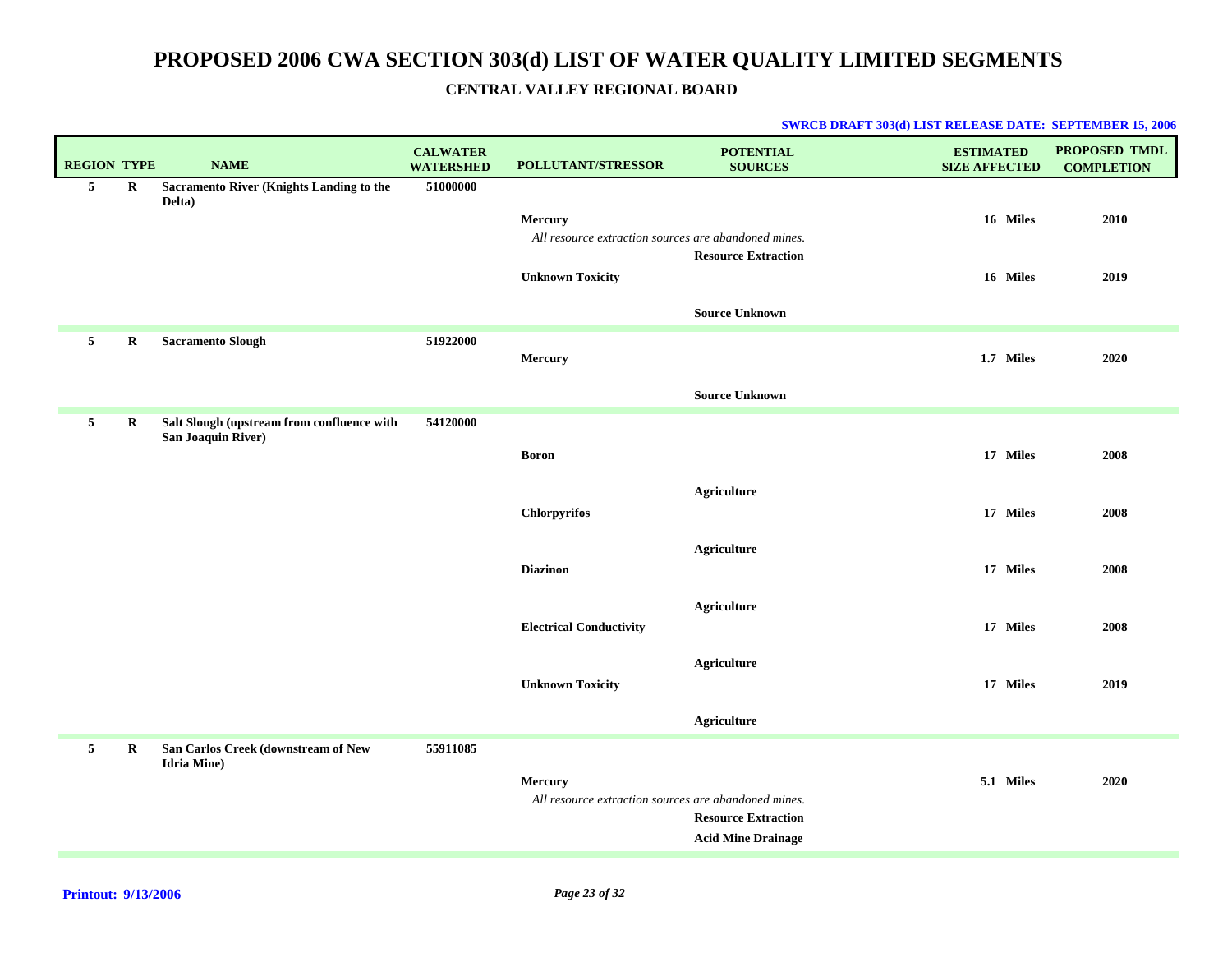|  |  |  |  | <b>SWRCB DRAFT 303(d) LIST RELEASE DATE: SEPTEMBER 15, 2006</b> |  |
|--|--|--|--|-----------------------------------------------------------------|--|
|--|--|--|--|-----------------------------------------------------------------|--|

| <b>REGION TYPE</b>                               |             | <b>NAME</b>                                       | <b>CALWATER</b><br><b>WATERSHED</b> | POLLUTANT/STRESSOR             | <b>POTENTIAL</b><br><b>SOURCES</b> | <b>ESTIMATED</b><br><b>SIZE AFFECTED</b> | PROPOSED TMDL<br><b>COMPLETION</b> |
|--------------------------------------------------|-------------|---------------------------------------------------|-------------------------------------|--------------------------------|------------------------------------|------------------------------------------|------------------------------------|
| $5\phantom{.0}$                                  | $\mathbf R$ | San Joaquin River (Mendota Pool to Bear<br>Creek) | 54110000                            |                                |                                    |                                          |                                    |
|                                                  |             |                                                   |                                     | <b>Boron</b>                   |                                    | 88 Miles                                 | 2006                               |
|                                                  |             |                                                   |                                     | <b>DDT</b>                     | <b>Agriculture</b>                 | 88 Miles                                 | 2011                               |
|                                                  |             |                                                   |                                     | <b>Electrical Conductivity</b> | <b>Agriculture</b>                 | 88 Miles                                 | 2006                               |
|                                                  |             |                                                   |                                     |                                |                                    |                                          |                                    |
|                                                  |             |                                                   |                                     | <b>Group A Pesticides</b>      | Agriculture                        | 88 Miles                                 | 2011                               |
|                                                  |             |                                                   |                                     | <b>Unknown Toxicity</b>        | <b>Agriculture</b>                 | 88 Miles                                 | 2019                               |
|                                                  |             |                                                   |                                     |                                | <b>Source Unknown</b>              |                                          |                                    |
| 5 <sub>5</sub>                                   | $\bf{R}$    | San Joaquin River (Bear Creek to Mud<br>Slough)   | 54120000                            |                                |                                    |                                          |                                    |
|                                                  |             |                                                   |                                     | <b>Boron</b>                   |                                    | 14 Miles                                 | 2006                               |
|                                                  |             |                                                   |                                     |                                | <b>Agriculture</b>                 |                                          |                                    |
|                                                  |             |                                                   |                                     | <b>DDT</b>                     |                                    | 14 Miles                                 | 2011                               |
|                                                  |             |                                                   |                                     | <b>Electrical Conductivity</b> | <b>Agriculture</b>                 | 14 Miles                                 | 2006                               |
|                                                  |             |                                                   |                                     |                                | Agriculture                        |                                          |                                    |
|                                                  |             |                                                   |                                     | <b>Group A Pesticides</b>      |                                    | 14 Miles                                 | 2011                               |
|                                                  |             |                                                   |                                     | Mercury                        | <b>Agriculture</b>                 | 14 Miles                                 | ${\bf 2020}$                       |
|                                                  |             |                                                   |                                     |                                |                                    |                                          |                                    |
|                                                  |             |                                                   |                                     | <b>Unknown Toxicity</b>        | <b>Resource Extraction</b>         | 14 Miles                                 | 2019                               |
|                                                  |             |                                                   |                                     |                                | <b>Source Unknown</b>              |                                          |                                    |
| $\sim$ $\sim$ $\sim$ $\sim$ $\sim$ $\sim$ $\sim$ |             |                                                   |                                     | $\mathbf{r}$ as $\mathbf{r}$   |                                    |                                          |                                    |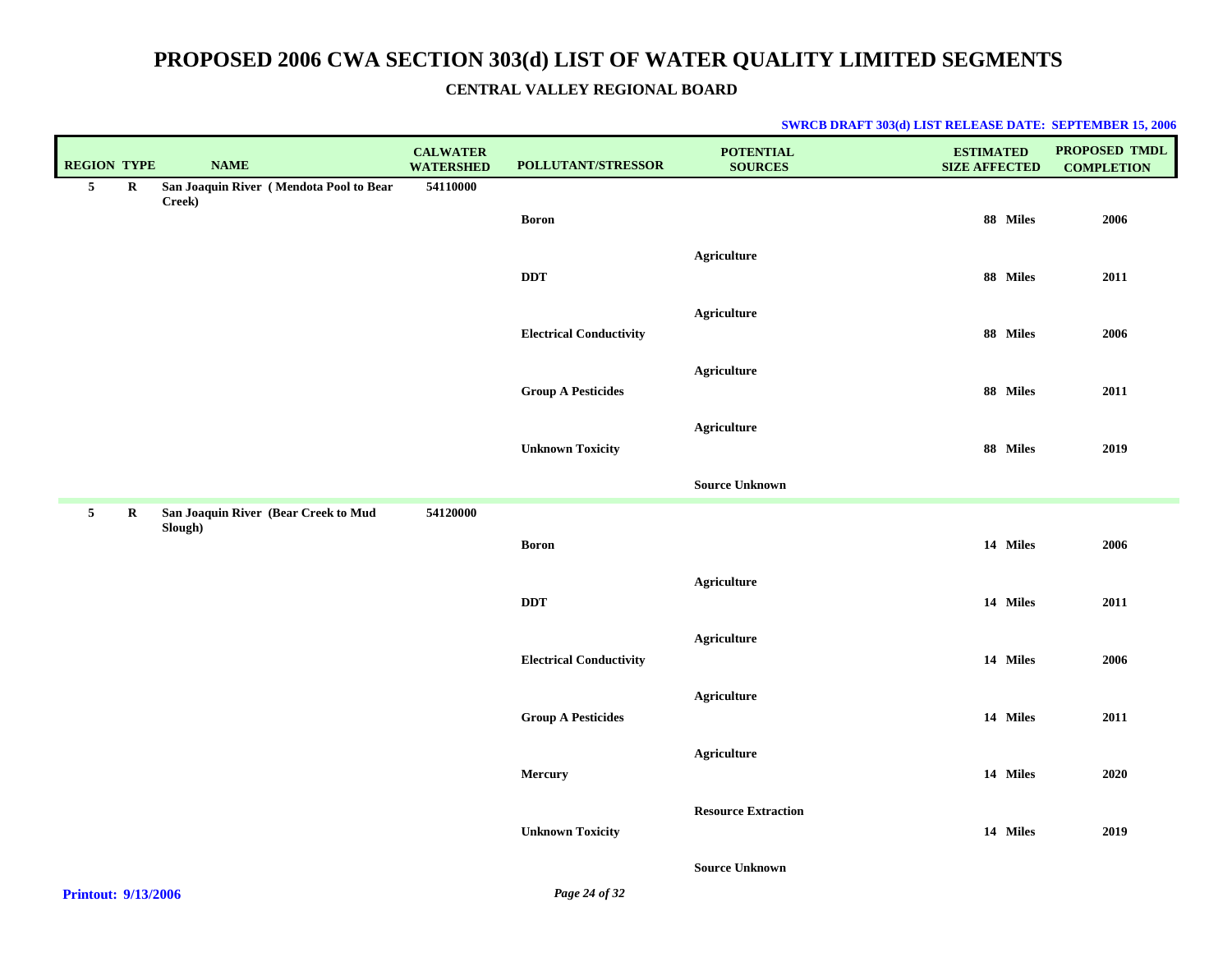| <b>REGION TYPE</b> |         | <b>NAME</b>                                                  | <b>CALWATER</b><br><b>WATERSHED</b> | POLLUTANT/STRESSOR             | <b>POTENTIAL</b><br><b>SOURCES</b> | <b>ESTIMATED</b><br><b>SIZE AFFECTED</b> | PROPOSED TMDL<br><b>COMPLETION</b> |
|--------------------|---------|--------------------------------------------------------------|-------------------------------------|--------------------------------|------------------------------------|------------------------------------------|------------------------------------|
| 5                  | $\bf R$ | San Joaquin River (Mud Slough to Merced<br><b>River</b> )    | 54110000                            |                                |                                    |                                          |                                    |
|                    |         |                                                              |                                     | <b>Boron</b>                   |                                    | 3 Miles                                  | 2006                               |
|                    |         |                                                              |                                     |                                | <b>Agriculture</b>                 |                                          |                                    |
|                    |         |                                                              |                                     | <b>DDT</b>                     |                                    | 3 Miles                                  | 2011                               |
|                    |         |                                                              |                                     | <b>Electrical Conductivity</b> | <b>Agriculture</b>                 | 3 Miles                                  | 2006                               |
|                    |         |                                                              |                                     |                                |                                    |                                          |                                    |
|                    |         |                                                              |                                     | <b>Group A Pesticides</b>      | <b>Agriculture</b>                 | 3 Miles                                  | 2011                               |
|                    |         |                                                              |                                     |                                | <b>Agriculture</b>                 |                                          |                                    |
|                    |         |                                                              |                                     | Mercury                        |                                    | 3 Miles                                  | 2020                               |
|                    |         |                                                              |                                     |                                | <b>Resource Extraction</b>         |                                          |                                    |
|                    |         |                                                              |                                     | <b>Unknown Toxicity</b>        |                                    | 3 Miles                                  | 2019                               |
|                    |         |                                                              |                                     |                                | <b>Source Unknown</b>              |                                          |                                    |
| $5\phantom{.0}$    | $\bf R$ | San Joaquin River (Merced River to<br><b>Tuolumne River)</b> | 54110000                            |                                |                                    |                                          |                                    |
|                    |         |                                                              |                                     | <b>Boron</b>                   |                                    | 29 Miles                                 | 2006                               |
|                    |         |                                                              |                                     | <b>DDT</b>                     | Agriculture                        | 29 Miles                                 | 2011                               |
|                    |         |                                                              |                                     |                                |                                    |                                          |                                    |
|                    |         |                                                              |                                     | <b>Electrical Conductivity</b> | <b>Agriculture</b>                 | 29 Miles                                 | 2006                               |
|                    |         |                                                              |                                     |                                | <b>Agriculture</b>                 |                                          |                                    |
|                    |         |                                                              |                                     | <b>Group A Pesticides</b>      |                                    | 29 Miles                                 | 2011                               |
|                    |         |                                                              |                                     |                                | <b>Agriculture</b>                 |                                          |                                    |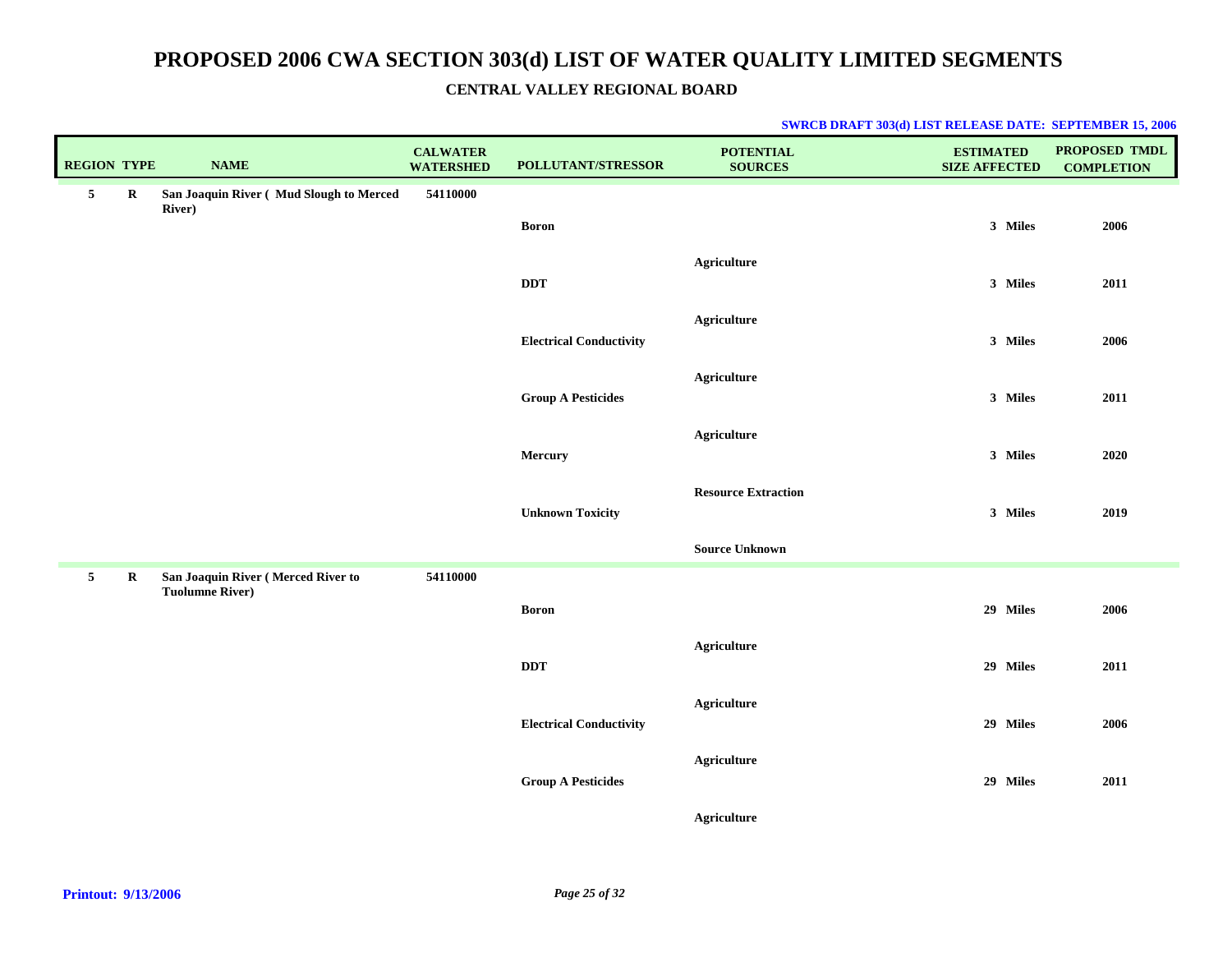| <b>REGION TYPE</b> |             | <b>NAME</b>                                                       | <b>CALWATER</b><br><b>WATERSHED</b> | <b>POLLUTANT/STRESSOR</b>                 | <b>POTENTIAL</b><br><b>SOURCES</b> | <b>ESTIMATED</b><br><b>SIZE AFFECTED</b> | <b>PROPOSED TMDL</b><br><b>COMPLETION</b> |
|--------------------|-------------|-------------------------------------------------------------------|-------------------------------------|-------------------------------------------|------------------------------------|------------------------------------------|-------------------------------------------|
|                    |             |                                                                   |                                     | Mercury                                   |                                    | 29 Miles                                 | 2020                                      |
|                    |             |                                                                   |                                     | <b>Unknown Toxicity</b>                   | <b>Resource Extraction</b>         | 29 Miles                                 | 2019                                      |
|                    |             |                                                                   |                                     |                                           | <b>Source Unknown</b>              |                                          |                                           |
| 5 <sub>5</sub>     | R           | San Joaquin River (Tuolumne River to<br><b>Stanislaus River)</b>  | 53530000                            |                                           |                                    |                                          |                                           |
|                    |             |                                                                   |                                     | <b>Boron</b>                              |                                    | 8.4 Miles                                | 2006                                      |
|                    |             |                                                                   |                                     | $\cdot$                                   | <b>Agriculture</b>                 |                                          |                                           |
|                    |             |                                                                   |                                     | $\bf DDT$                                 |                                    | 8.4 Miles                                | 2011                                      |
|                    |             |                                                                   |                                     | $\cdot$                                   |                                    |                                          |                                           |
|                    |             |                                                                   |                                     |                                           | Agriculture                        |                                          |                                           |
|                    |             |                                                                   |                                     | <b>Electrical Conductivity</b><br>$\cdot$ |                                    | 8.4 Miles                                | 2006                                      |
|                    |             |                                                                   |                                     |                                           | <b>Agriculture</b>                 |                                          |                                           |
|                    |             |                                                                   |                                     | <b>Group A Pesticides</b>                 |                                    | 8.4 Miles                                | 2011                                      |
|                    |             |                                                                   |                                     | $\bullet$                                 | <b>Agriculture</b>                 |                                          |                                           |
|                    |             |                                                                   |                                     | Mercury                                   |                                    | 8.4 Miles                                | 2020                                      |
|                    |             |                                                                   |                                     | $\bullet$                                 |                                    |                                          |                                           |
|                    |             |                                                                   |                                     |                                           | <b>Resource Extraction</b>         |                                          |                                           |
|                    |             |                                                                   |                                     | <b>Unknown Toxicity</b><br>$\bullet$      |                                    | 8.4 Miles                                | 2019                                      |
|                    |             |                                                                   |                                     |                                           | <b>Agriculture</b>                 |                                          |                                           |
| 5 <sub>5</sub>     | $\mathbf R$ | San Joaquin River (Friant Dam to Mendota                          | 54510000                            |                                           |                                    |                                          |                                           |
|                    |             | Pool)                                                             |                                     | <b>Exotic Species</b>                     |                                    | 70 Miles                                 | 2019                                      |
|                    |             |                                                                   |                                     |                                           |                                    |                                          |                                           |
|                    |             |                                                                   |                                     |                                           | <b>Source Unknown</b>              |                                          |                                           |
| 5 <sub>5</sub>     | $\mathbf R$ | San Joaquin River (Stanislaus River to<br><b>Delta Boundary</b> ) | 54400000                            |                                           |                                    |                                          |                                           |
|                    |             |                                                                   |                                     | <b>Boron</b>                              |                                    | 3 Miles                                  | 2004                                      |
|                    |             |                                                                   |                                     |                                           | <b>Agriculture</b>                 |                                          |                                           |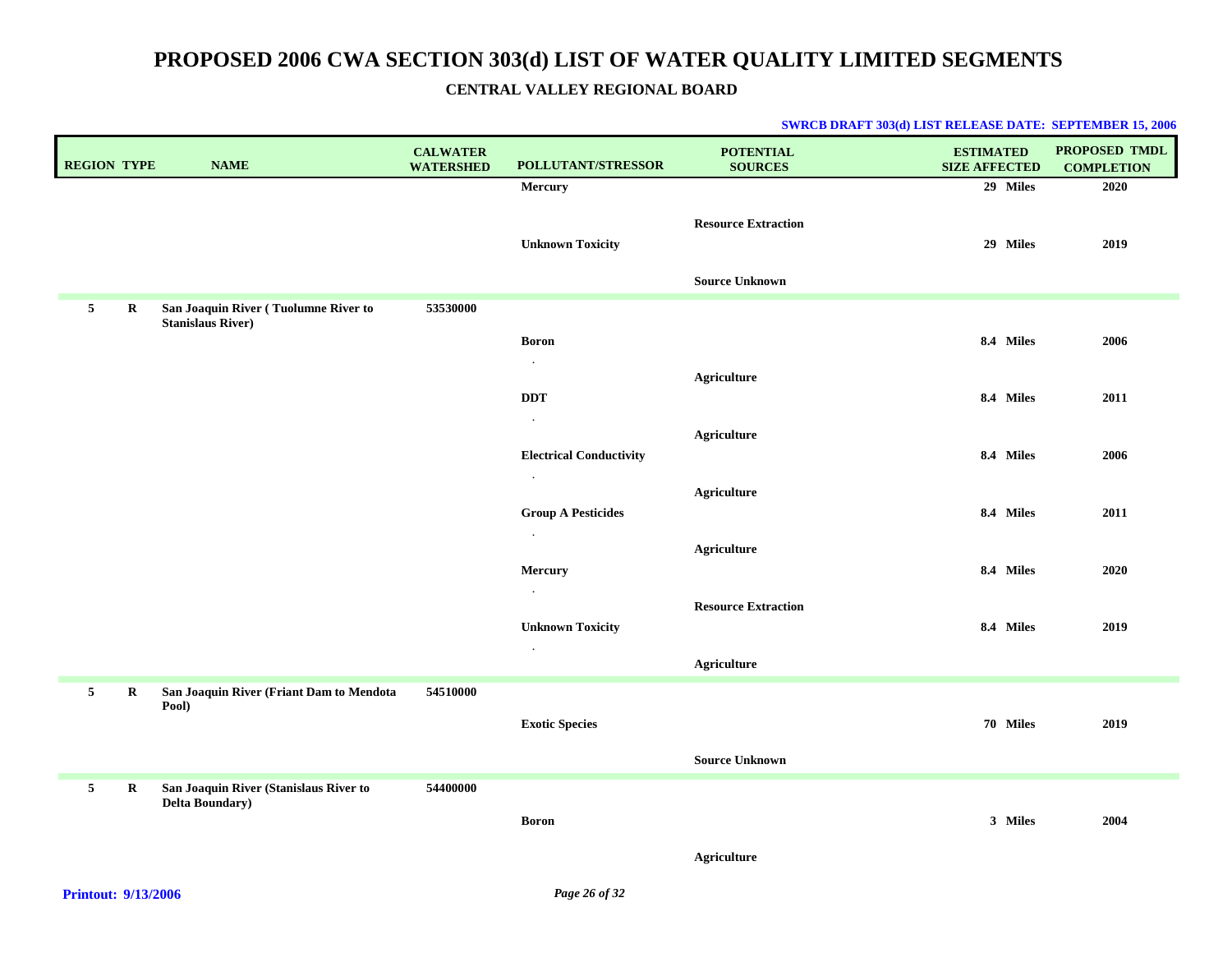#### **SWRCB DRAFT 303(d) LIST RELEASE DATE: SEPTEMBER 15, 2006**

| <b>REGION TYPE</b> |         | <b>NAME</b>                        | <b>CALWATER</b><br><b>WATERSHED</b> | POLLUTANT/STRESSOR                             | <b>POTENTIAL</b><br><b>SOURCES</b>                       | <b>ESTIMATED</b><br><b>SIZE AFFECTED</b> | PROPOSED TMDL<br><b>COMPLETION</b> |
|--------------------|---------|------------------------------------|-------------------------------------|------------------------------------------------|----------------------------------------------------------|------------------------------------------|------------------------------------|
|                    |         |                                    |                                     | <b>DDT</b>                                     |                                                          | 3 Miles                                  | 2011                               |
|                    |         |                                    |                                     | <b>Electrical Conductivity</b>                 | <b>Agriculture</b>                                       | 3 Miles                                  | 2004                               |
|                    |         |                                    |                                     | <b>Group A Pesticides</b>                      | <b>Agriculture</b>                                       | 3 Miles                                  | 2011                               |
|                    |         |                                    |                                     | Mercury                                        | <b>Agriculture</b>                                       | 3 Miles                                  | 2020                               |
|                    |         |                                    |                                     | <b>Toxaphene</b>                               | <b>Resource Extraction</b>                               | 3 Miles                                  | 2019                               |
|                    |         |                                    |                                     | <b>Unknown Toxicity</b>                        | <b>Source Unknown</b>                                    | 3 Miles                                  | 2019                               |
|                    |         |                                    |                                     |                                                | <b>Agriculture</b>                                       |                                          |                                    |
| 5                  | L       | <b>Scotts Flat Reservoir</b>       | 51720011                            | Mercury                                        | <b>Resource Extraction</b>                               | 660 Acres                                | 2012                               |
| 5 <sub>5</sub>     | L       | Shasta Lake (area where West Squaw | 50620010                            |                                                |                                                          |                                          |                                    |
|                    |         | Creek enters)                      |                                     | Cadmium                                        | <b>Resource Extraction</b>                               | 20 Acres                                 | 2020                               |
|                    |         |                                    |                                     | Copper                                         |                                                          | 20 Acres                                 | 2020                               |
|                    |         |                                    |                                     | Zinc                                           | <b>Resource Extraction</b><br><b>Resource Extraction</b> | 20 Acres                                 | 2020                               |
| 5                  | $\bf R$ | <b>Smith Canal</b>                 | 54400000                            | <b>Organic Enrichment/Low Dissolved Oxygen</b> |                                                          | 2.4 Miles                                | 2008                               |

**Urban Runoff/Storm Sewers**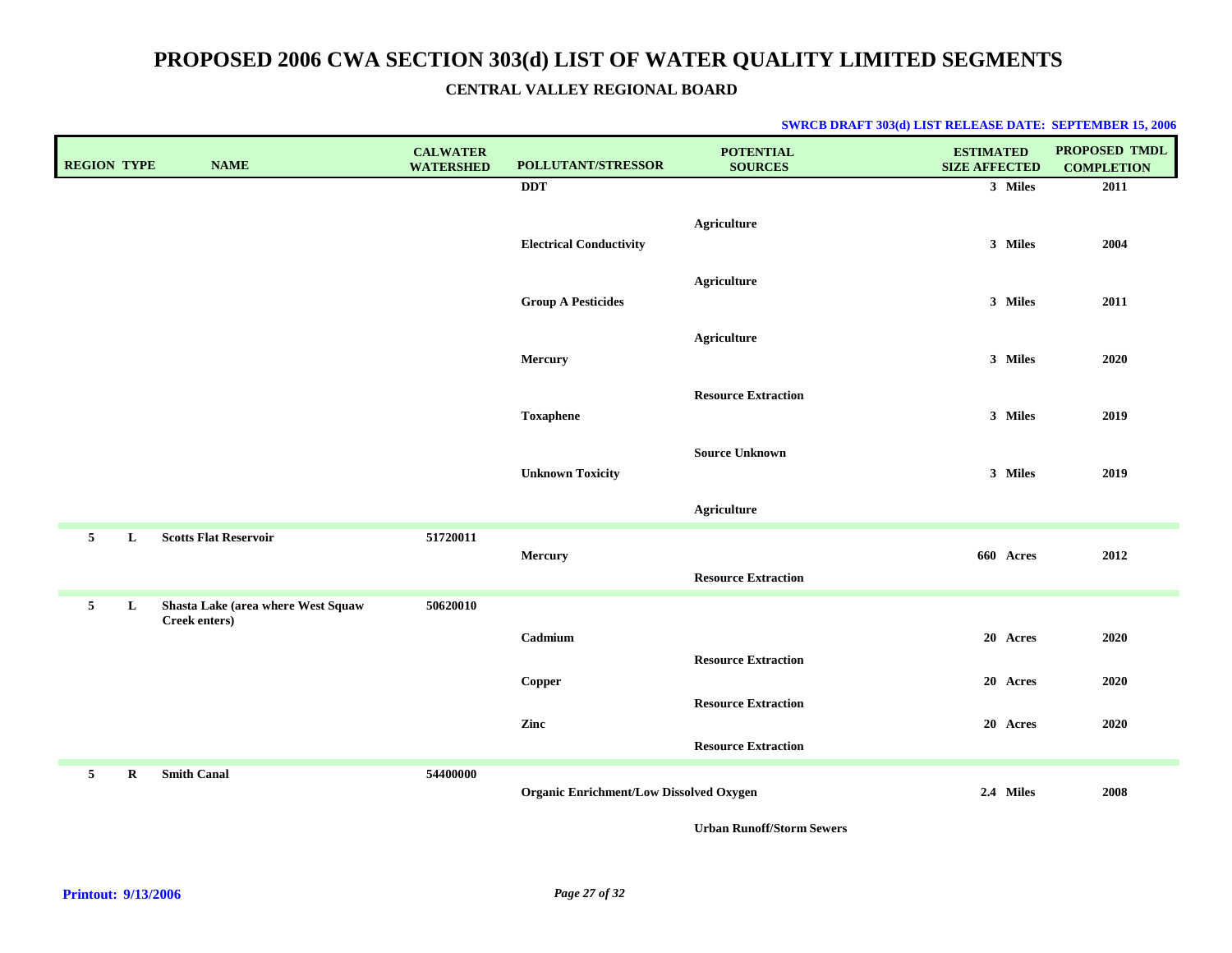| <b>REGION TYPE</b> |         | <b>NAME</b>                                                             | <b>CALWATER</b><br><b>WATERSHED</b> | POLLUTANT/STRESSOR                                   | <b>POTENTIAL</b><br><b>SOURCES</b>                                                           | <b>ESTIMATED</b><br><b>SIZE AFFECTED</b> | <b>PROPOSED TMDL</b><br><b>COMPLETION</b> |
|--------------------|---------|-------------------------------------------------------------------------|-------------------------------------|------------------------------------------------------|----------------------------------------------------------------------------------------------|------------------------------------------|-------------------------------------------|
|                    |         |                                                                         |                                     | <b>Pathogens</b>                                     |                                                                                              | 2.4 Miles                                | 2008                                      |
|                    |         |                                                                         |                                     |                                                      | <b>Urban Runoff/Storm Sewers</b><br><b>Recreational and Tourism Activities (non-boating)</b> |                                          |                                           |
| 5                  | $\bf R$ | <b>South Cow Creek</b>                                                  | 50731000                            |                                                      |                                                                                              |                                          |                                           |
|                    |         |                                                                         |                                     | <b>Fecal Coliform</b>                                |                                                                                              | 7.9 Miles                                | 2012                                      |
|                    |         |                                                                         |                                     |                                                      | <b>Agriculture</b>                                                                           |                                          |                                           |
|                    |         |                                                                         |                                     |                                                      | <b>Grazing-Related Sources</b>                                                               |                                          |                                           |
|                    |         |                                                                         |                                     |                                                      | Other                                                                                        |                                          |                                           |
| 5                  | $\bf R$ | <b>Spring Creek, Lower (Iron Mountain Mine</b><br>to Keswick Reservoir) | 52440010                            |                                                      |                                                                                              |                                          |                                           |
|                    |         |                                                                         |                                     | <b>Acid Mine Drainage</b>                            |                                                                                              | 2.6 Miles                                | 2020                                      |
|                    |         |                                                                         |                                     | All resource extraction sources are abandoned mines. |                                                                                              |                                          |                                           |
|                    |         |                                                                         |                                     | Cadmium                                              | <b>Resource Extraction</b>                                                                   | 2.6 Miles                                | 2020                                      |
|                    |         |                                                                         |                                     | All resource extraction sources are abandoned mines. |                                                                                              |                                          |                                           |
|                    |         |                                                                         |                                     |                                                      | <b>Resource Extraction</b>                                                                   |                                          |                                           |
|                    |         |                                                                         |                                     | Copper                                               |                                                                                              | 2.6 Miles                                | 2020                                      |
|                    |         |                                                                         |                                     | All resource extraction sources are abandoned mines. | <b>Resource Extraction</b>                                                                   |                                          |                                           |
|                    |         |                                                                         |                                     | Zinc                                                 |                                                                                              | 2.6 Miles                                | 2020                                      |
|                    |         |                                                                         |                                     | All resource extraction sources are abandoned mines. |                                                                                              |                                          |                                           |
|                    |         |                                                                         |                                     |                                                      | <b>Resource Extraction</b>                                                                   |                                          |                                           |
| 5                  | $\bf R$ | <b>Stanislaus River, Lower</b>                                          | 53530000                            |                                                      |                                                                                              |                                          |                                           |
|                    |         |                                                                         |                                     | <b>Diazinon</b>                                      |                                                                                              | 59 Miles                                 | 2008                                      |
|                    |         |                                                                         |                                     |                                                      | <b>Agriculture</b>                                                                           |                                          |                                           |
|                    |         |                                                                         |                                     | <b>Group A Pesticides</b>                            |                                                                                              | 59 Miles                                 | 2011                                      |
|                    |         |                                                                         |                                     |                                                      | <b>Agriculture</b>                                                                           |                                          |                                           |
|                    |         |                                                                         |                                     | Mercury                                              |                                                                                              | 59 Miles                                 | 2020                                      |
|                    |         |                                                                         |                                     | <b>Unknown Toxicity</b>                              | <b>Resource Extraction</b>                                                                   | 59 Miles                                 | 2019                                      |
|                    |         |                                                                         |                                     |                                                      | <b>Source Unknown</b>                                                                        |                                          |                                           |
|                    |         |                                                                         |                                     |                                                      |                                                                                              |                                          |                                           |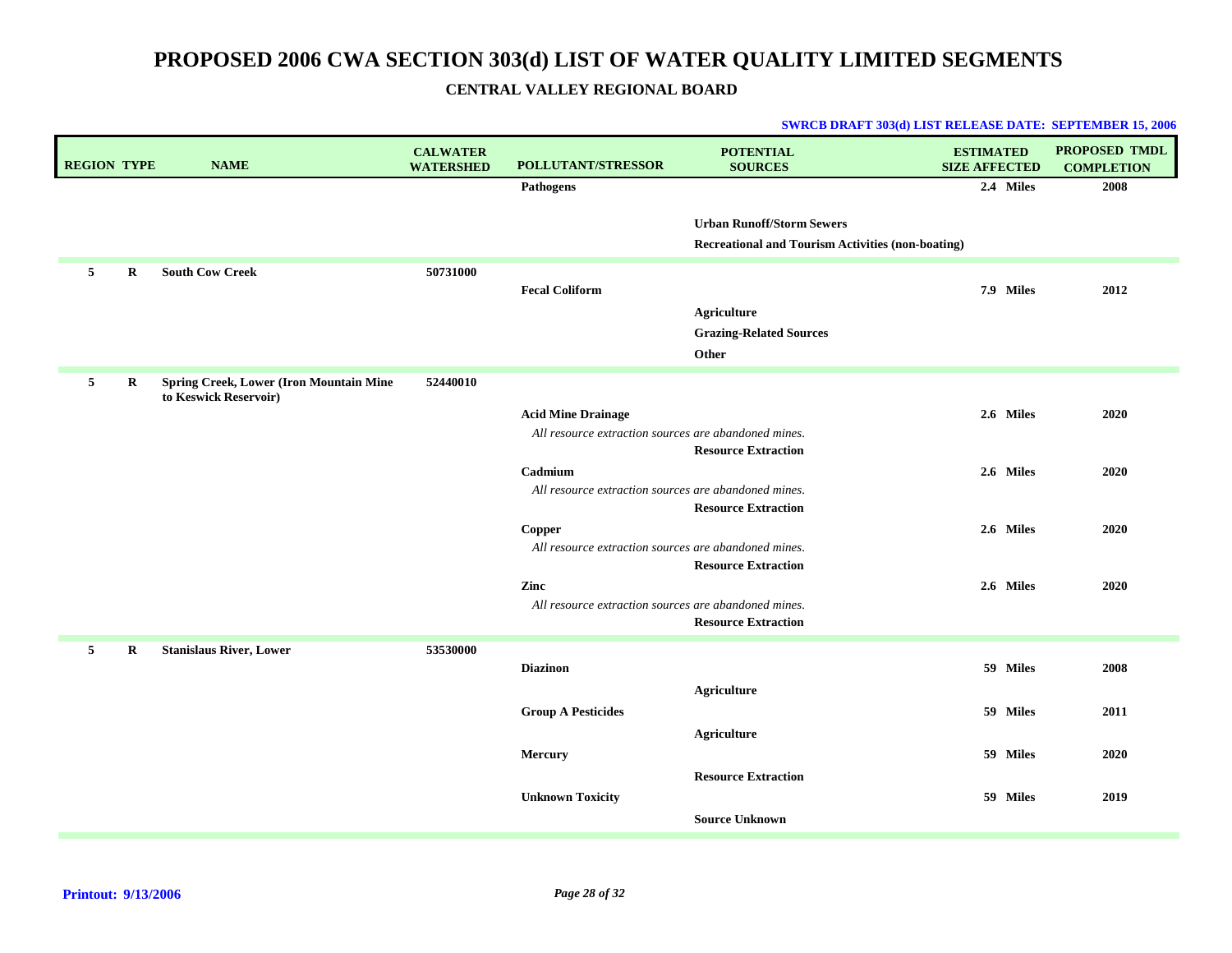| <b>REGION TYPE</b> |             | <b>NAME</b>                                                                 | <b>CALWATER</b><br><b>WATERSHED</b> | POLLUTANT/STRESSOR                                                                                                   | <b>POTENTIAL</b><br><b>SOURCES</b>                       | <b>ESTIMATED</b><br><b>SIZE AFFECTED</b> | <b>PROPOSED TMDL</b><br><b>COMPLETION</b> |
|--------------------|-------------|-----------------------------------------------------------------------------|-------------------------------------|----------------------------------------------------------------------------------------------------------------------|----------------------------------------------------------|------------------------------------------|-------------------------------------------|
| 5                  | $\bf R$     | <b>Sugar Pine Creek (tributary to Lower Bear</b><br><b>River Reservoir)</b> | 53260043                            | Copper                                                                                                               | <b>Source Unknown</b>                                    | 2 Miles                                  | 2019                                      |
| 5                  | R           | <b>Temple Creek</b>                                                         | 53140000                            | Ammonia                                                                                                              |                                                          | 10 Miles                                 | 2020                                      |
|                    |             |                                                                             |                                     | <b>Electrical Conductivity</b>                                                                                       | <b>Dairies</b><br><b>Dairies</b>                         | 10 Miles                                 | 2020                                      |
| 5                  | $\bf R$     | <b>Town Creek</b>                                                           | 50620010                            |                                                                                                                      |                                                          |                                          |                                           |
|                    |             |                                                                             |                                     | Cadmium<br>All resource extraction sources are abandoned mines.                                                      |                                                          | 0.98 Miles                               | 2020                                      |
|                    |             |                                                                             |                                     | Copper<br>All resource extraction sources are abandoned mines.                                                       | <b>Resource Extraction</b><br><b>Resource Extraction</b> | 0.98 Miles                               | 2020                                      |
|                    |             |                                                                             |                                     | Lead                                                                                                                 |                                                          | 0.98 Miles                               | 2020                                      |
|                    |             |                                                                             |                                     | All resource extraction sources are abandoned mines.<br>Zinc<br>All resource extraction sources are abandoned mines. | <b>Resource Extraction</b><br><b>Resource Extraction</b> | 0.98 Miles                               | 2020                                      |
| 5 <sub>1</sub>     | $\mathbf R$ | Tuolumne River, Lower (Don Pedro<br><b>Reservoir to San Joaquin River)</b>  | 53550000                            |                                                                                                                      |                                                          |                                          |                                           |
|                    |             |                                                                             |                                     | <b>Diazinon</b>                                                                                                      |                                                          | 60 Miles                                 | 2008                                      |
|                    |             |                                                                             |                                     | <b>Group A Pesticides</b>                                                                                            | <b>Agriculture</b>                                       | 60 Miles                                 | 2011                                      |
|                    |             |                                                                             |                                     | <b>Unknown Toxicity</b>                                                                                              | <b>Agriculture</b>                                       | 60 Miles                                 | 2019                                      |
|                    |             |                                                                             |                                     |                                                                                                                      | <b>Source Unknown</b>                                    |                                          |                                           |
|                    |             |                                                                             |                                     |                                                                                                                      |                                                          |                                          |                                           |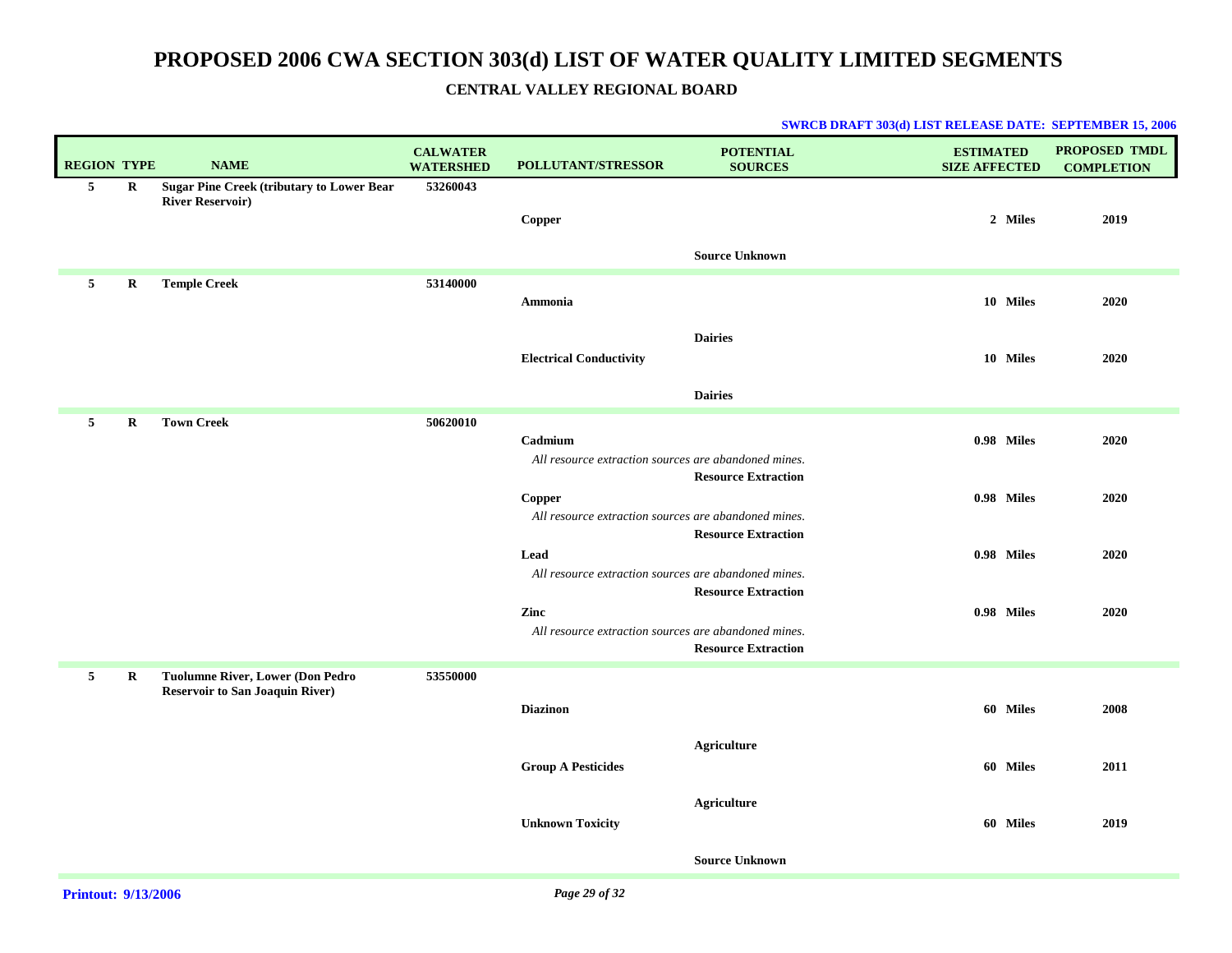| <b>REGION TYPE</b> |         | <b>NAME</b>                                                                                          | <b>CALWATER</b><br><b>WATERSHED</b> | <b>POLLUTANT/STRESSOR</b>                            | <b>POTENTIAL</b><br><b>SOURCES</b>                       | <b>ESTIMATED</b><br><b>SIZE AFFECTED</b> | PROPOSED TMDL<br><b>COMPLETION</b> |
|--------------------|---------|------------------------------------------------------------------------------------------------------|-------------------------------------|------------------------------------------------------|----------------------------------------------------------|------------------------------------------|------------------------------------|
| 5                  | $\bf R$ | <b>Wadsworth Canal</b>                                                                               | 52030000                            | <b>Diazinon</b>                                      |                                                          | 16 Miles                                 | 2019                               |
|                    |         |                                                                                                      |                                     |                                                      | <b>Source Unknown</b>                                    |                                          |                                    |
| 5                  | $\bf R$ | <b>Walker Slough</b>                                                                                 | 53140000                            | <b>Pathogens</b>                                     |                                                          | 2.3 Miles                                | 2008                               |
|                    |         |                                                                                                      |                                     |                                                      | <b>Urban Runoff/Storm Sewers</b>                         |                                          |                                    |
|                    |         |                                                                                                      |                                     |                                                      | <b>Recreational and Tourism Activities (non-boating)</b> |                                          |                                    |
| 5                  | $\bf R$ | West Squaw Creek (below Balaklala Mine)                                                              | 50620010                            |                                                      |                                                          |                                          |                                    |
|                    |         |                                                                                                      |                                     | Cadmium                                              |                                                          | 2 Miles                                  | 2020                               |
|                    |         |                                                                                                      |                                     | All resource extraction sources are abandoned mines. | <b>Resource Extraction</b>                               |                                          |                                    |
|                    |         |                                                                                                      |                                     | Copper                                               |                                                          | 2 Miles                                  | 2020                               |
|                    |         |                                                                                                      |                                     | All resource extraction sources are abandoned mines. |                                                          |                                          |                                    |
|                    |         |                                                                                                      |                                     |                                                      | <b>Resource Extraction</b>                               |                                          |                                    |
|                    |         |                                                                                                      |                                     | Lead                                                 |                                                          | 2 Miles                                  | 2020                               |
|                    |         |                                                                                                      |                                     | All resource extraction sources are abandoned mines. | <b>Resource Extraction</b>                               |                                          |                                    |
|                    |         |                                                                                                      |                                     | Zinc                                                 |                                                          | 2 Miles                                  | 2020                               |
|                    |         |                                                                                                      |                                     | All resource extraction sources are abandoned mines. |                                                          |                                          |                                    |
|                    |         |                                                                                                      |                                     |                                                      | <b>Resource Extraction</b>                               |                                          |                                    |
| 5                  | L       | Whiskeytown Reservoir (areas near Oak<br><b>Bottom, Brandy Creek Campgrounds and</b><br>Whiskeytown) | 52463010                            |                                                      |                                                          |                                          |                                    |
|                    |         |                                                                                                      |                                     | <b>Coliform Bacteria</b>                             |                                                          | 98 Acres                                 | 2019                               |
|                    |         |                                                                                                      |                                     |                                                      | <b>Septage Disposal</b>                                  |                                          |                                    |
| 5                  | $\bf R$ | <b>Willow Creek (Madera County)</b>                                                                  | 54021051                            |                                                      |                                                          |                                          |                                    |
|                    |         |                                                                                                      |                                     | Temperature, water                                   |                                                          | 6.2 Miles                                | 2019                               |
|                    |         |                                                                                                      |                                     |                                                      | <b>Source Unknown</b>                                    |                                          |                                    |
|                    |         |                                                                                                      |                                     |                                                      |                                                          |                                          |                                    |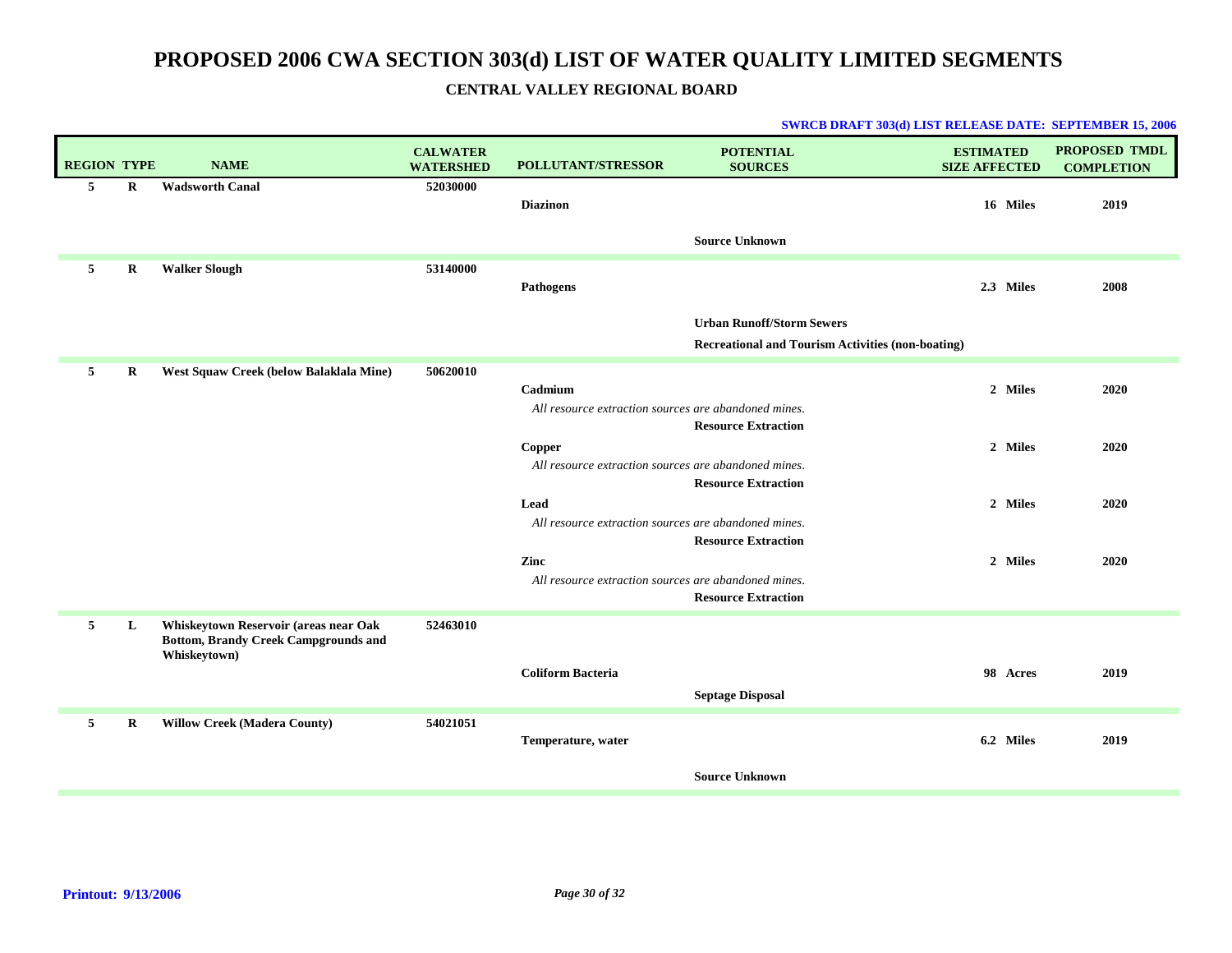| <b>REGION TYPE</b> |          | <b>NAME</b>                                                                        | <b>CALWATER</b><br><b>WATERSHED</b> | <b>POLLUTANT/STRESSOR</b>                            | <b>POTENTIAL</b><br><b>SOURCES</b>                       | <b>ESTIMATED</b><br><b>SIZE AFFECTED</b> | <b>PROPOSED TMDL</b><br><b>COMPLETION</b> |
|--------------------|----------|------------------------------------------------------------------------------------|-------------------------------------|------------------------------------------------------|----------------------------------------------------------|------------------------------------------|-------------------------------------------|
| 5                  | R        | <b>Willow Creek (Shasta County, below</b><br><b>Greenhorn Mine to Clear Creek)</b> | 52463010                            |                                                      |                                                          |                                          |                                           |
|                    |          |                                                                                    |                                     | <b>Acid Mine Drainage</b>                            |                                                          | 4 Miles                                  | 2020                                      |
|                    |          |                                                                                    |                                     | All resource extraction sources are abandoned mines. |                                                          |                                          |                                           |
|                    |          |                                                                                    |                                     |                                                      | <b>Resource Extraction</b>                               |                                          |                                           |
|                    |          |                                                                                    |                                     | <b>Copper</b>                                        |                                                          | 4 Miles                                  | 2020                                      |
|                    |          |                                                                                    |                                     | All resource extraction sources are abandoned mines. |                                                          |                                          |                                           |
|                    |          |                                                                                    |                                     |                                                      | <b>Resource Extraction</b>                               |                                          |                                           |
|                    |          |                                                                                    |                                     | Zinc                                                 |                                                          | 4 Miles                                  | 2020                                      |
|                    |          |                                                                                    |                                     | All resource extraction sources are abandoned mines. |                                                          |                                          |                                           |
|                    |          |                                                                                    |                                     |                                                      | <b>Resource Extraction</b>                               |                                          |                                           |
| 5                  | $\bf{R}$ | <b>Wolf Creek</b>                                                                  | 51632010                            |                                                      |                                                          |                                          |                                           |
|                    |          |                                                                                    |                                     | <b>Fecal Coliform</b>                                |                                                          | 23 Miles                                 | 2019                                      |
|                    |          |                                                                                    |                                     |                                                      | Agriculture                                              |                                          |                                           |
|                    |          |                                                                                    |                                     |                                                      | <b>Urban Runoff/Storm Sewers</b>                         |                                          |                                           |
|                    |          |                                                                                    |                                     |                                                      | <b>Recreational and Tourism Activities (non-boating)</b> |                                          |                                           |
|                    |          |                                                                                    |                                     |                                                      |                                                          |                                          |                                           |